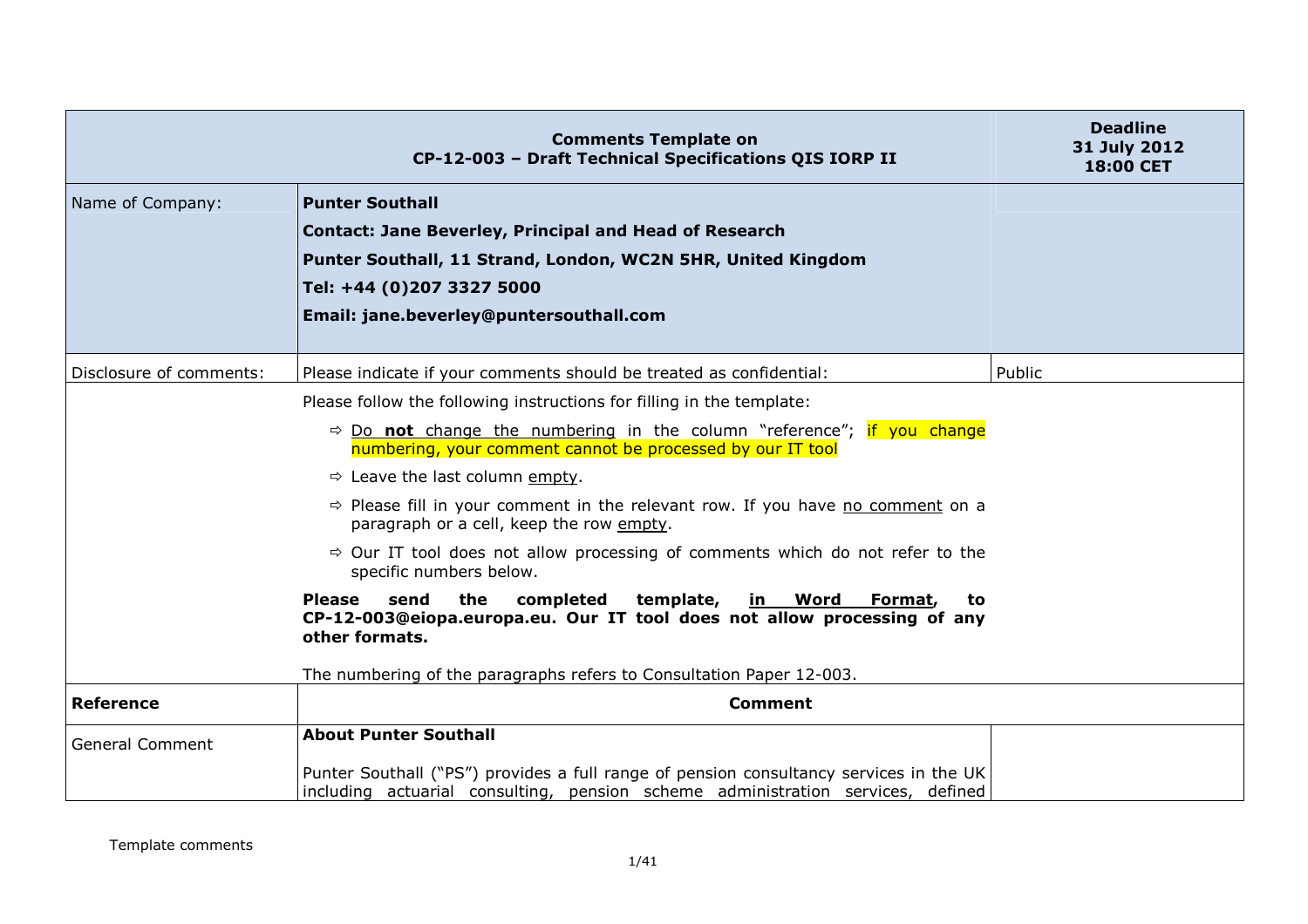| <b>Comments Template on</b><br>CP-12-003 - Draft Technical Specifications QIS IORP II                                                                                                                                                                                                                                                                                                                                                                                                                                                    | <b>Deadline</b><br>31 July 2012<br>18:00 CET |
|------------------------------------------------------------------------------------------------------------------------------------------------------------------------------------------------------------------------------------------------------------------------------------------------------------------------------------------------------------------------------------------------------------------------------------------------------------------------------------------------------------------------------------------|----------------------------------------------|
| contribution plan consulting, health and protection services, investment consulting and<br>international consulting. Our clients are primarily medium and large sized UK<br>occupational pension schemes and their employers.                                                                                                                                                                                                                                                                                                            |                                              |
| We are part of the Punter Southall Group which has over 700 staff in 10 locations<br>throughout the UK and whose pension scheme clients range in size from around 20<br>members to over 100,00 members.                                                                                                                                                                                                                                                                                                                                  |                                              |
| www.puntersouthall.com                                                                                                                                                                                                                                                                                                                                                                                                                                                                                                                   |                                              |
| PS is fundamentally opposed to the proposal to apply a regime based on Solvency II<br>to IORPs. We believe that the adoption of a regime designed for insurance companies<br>by IORPs through the use of the holistic balance sheet is inappropriate and will be<br>potentially damaging to UK IORPs and the wider UK economy. Further, there is no<br>evidence to support the need for a revision of the existing IORP funding framework<br>which has continued to work well, even in the existing challenging economic<br>environment. |                                              |
| PS's General Comments on the Draft Technical Specifications QIS                                                                                                                                                                                                                                                                                                                                                                                                                                                                          |                                              |
| PS has a number of general comments in respect of the Draft Technical Specifications<br>for the QIS. The specific questions asked by the consultation are addressed in the<br>sections that follow. Given the short timescale for the response, we have not focused<br>on the technical detail of the consultation. However, where we have not answered a<br>particular question, this should not be taken as our tacit or implied agreement.                                                                                            |                                              |
| <b>Increased Capital Requirements</b><br>The consultation is fundamentally flawed as it does not cover the wider impacts of a<br>Solvency II style regime on IORPs. In particular, the focus of the QIS is limited only<br>to the holistic balance sheet and does not consider the regulatory actions that would<br>be triggered should the holistic balance sheet not balance. In the absence of<br>information on any increased capital requirements, it is impossible to comment on the<br>proposed calculation methodologies.        |                                              |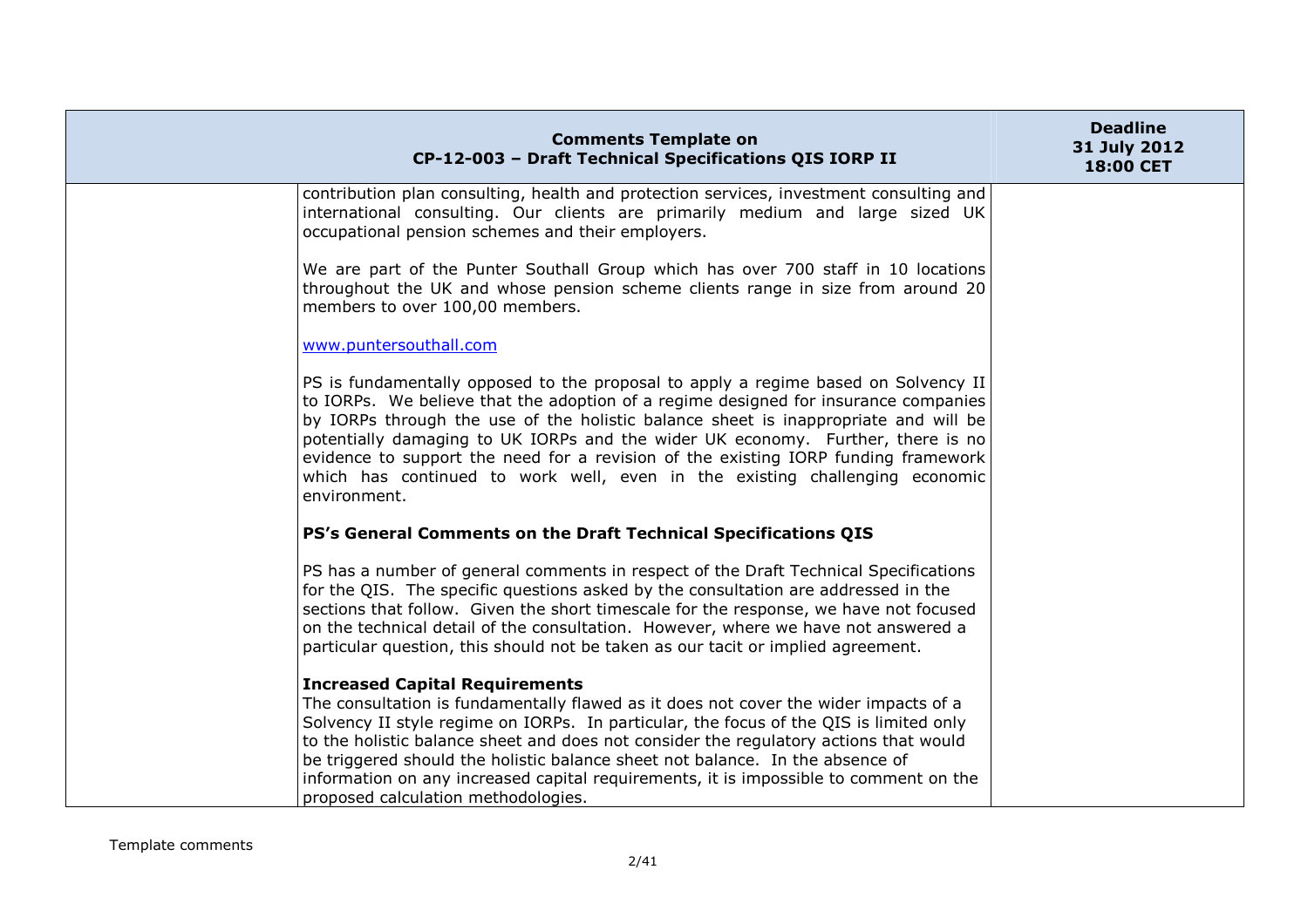| <b>Comments Template on</b><br>CP-12-003 - Draft Technical Specifications QIS IORP II                                                                                                                                                                                                                                                                                                                                                                                                                                                                                                                                                                                                                                       | <b>Deadline</b><br>31 July 2012<br><b>18:00 CET</b> |
|-----------------------------------------------------------------------------------------------------------------------------------------------------------------------------------------------------------------------------------------------------------------------------------------------------------------------------------------------------------------------------------------------------------------------------------------------------------------------------------------------------------------------------------------------------------------------------------------------------------------------------------------------------------------------------------------------------------------------------|-----------------------------------------------------|
| "Cut & Paste"<br>Despite the reassurances given by Commissioner Barnier at the public hearing on 1<br>March 2012, it is disappointing to note that a significant portion of the consultation is<br>simply "cut & paste" from Solvency II. This regime was developed over a number of<br>years through consultation with the insurance industry and included five QISs. It is<br>difficult to understand why the same time and depth of consideration is not being<br>applied to creating a Solvency II style regime for IORPs.                                                                                                                                                                                              |                                                     |
| <b>Peer Review</b><br>Given the complex nature of many of the elements included within the QIS we would<br>like confirmation that the technical sections and formulae contained within the QIS<br>have been peer reviewed as fit for purpose. We would request that the results of the<br>peer review are made publicly available.                                                                                                                                                                                                                                                                                                                                                                                          |                                                     |
| <b>Redundant Elements</b><br>We consider the proposed methodologies and subsequent consultation on the sponsor<br>covenant and pension protection scheme elements of the holistic balance sheet to be<br>somewhat redundant as they have been put forward solely for the QIS to take place.<br>If these methodologies and techniques are not to be adopted, then there seems little<br>point providing detailed responses to these elements of the consultation and the QIS<br>itself will prove meaningless.                                                                                                                                                                                                               |                                                     |
| <b>Limited Timescales</b><br>Given the complexity of the consultation, PS considers that the timescales for this<br>consultation are lamentably short. We expect that this will result in many respondents<br>being forced to make a simplified response without being able to make full<br>representations on the detail of the consultation. We regret that we have not been<br>able to give more in-depth consideration to the minutiae contained within the<br>consultation (although, as noted above, the way in which the methodologies for<br>sponsor covenant and pension protection schemes are being evaluated means that<br>any detailed response in this areas could well prove to be meaningless in any case). |                                                     |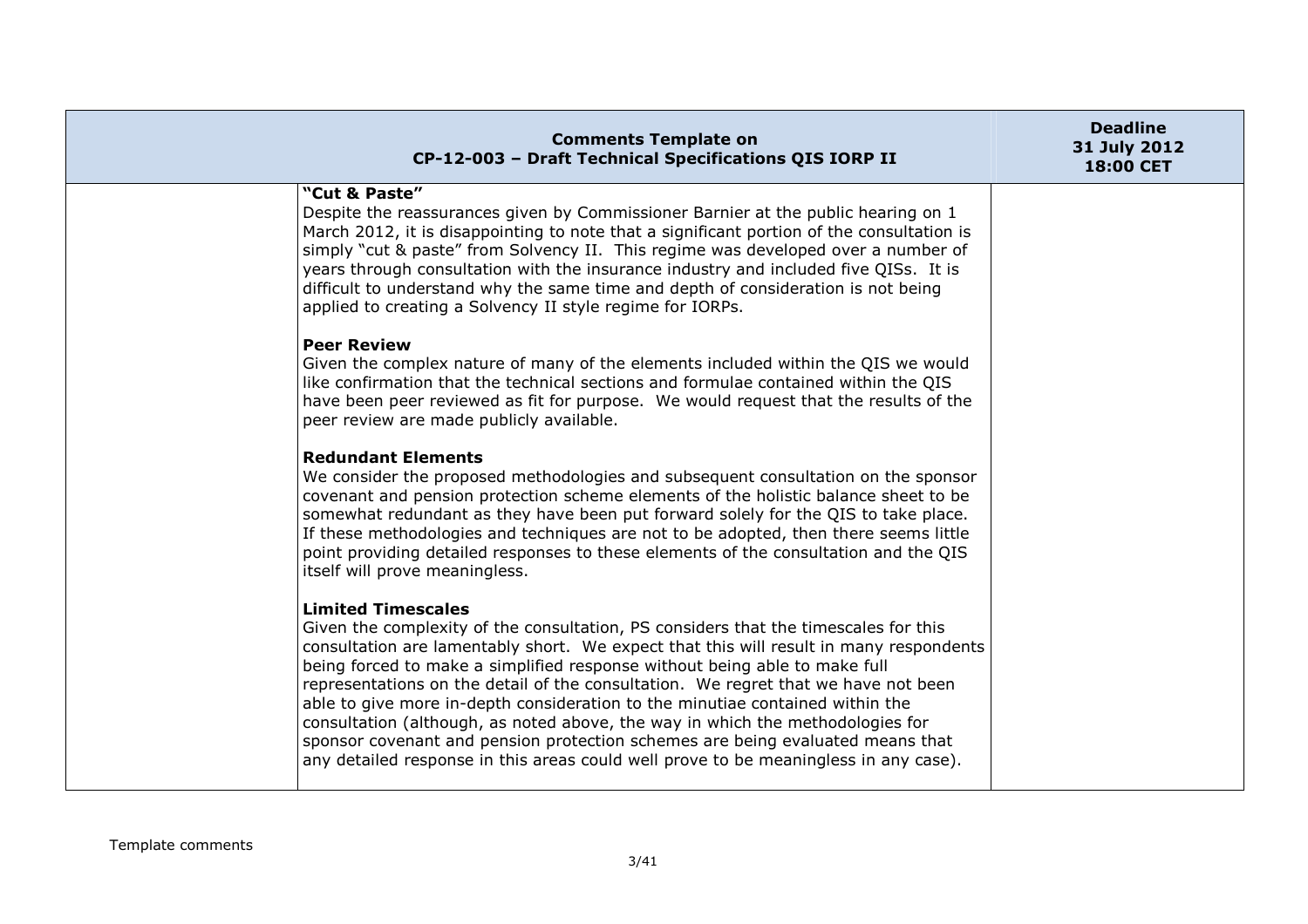|        | <b>Comments Template on</b><br>CP-12-003 - Draft Technical Specifications QIS IORP II                                                                                                                                                                                                                                                                                                                                                                                                                                                                                                                                                                                                                                  | <b>Deadline</b><br>31 July 2012<br>18:00 CET |
|--------|------------------------------------------------------------------------------------------------------------------------------------------------------------------------------------------------------------------------------------------------------------------------------------------------------------------------------------------------------------------------------------------------------------------------------------------------------------------------------------------------------------------------------------------------------------------------------------------------------------------------------------------------------------------------------------------------------------------------|----------------------------------------------|
| $Q1$ . | Do stakeholders agree with the general set-up of the QIS exercise as put<br>forward in the Introduction (Chapter 1)? What improvements do<br>stakeholders suggest?                                                                                                                                                                                                                                                                                                                                                                                                                                                                                                                                                     |                                              |
|        | No - we consider the general set-up of the QIS exercise as put forward in the<br>Introduction (Chapter 1) to be unfit for purpose. We believe that the "impact"<br>element of the QIS has not been considered sufficiently and it would appear that the<br>QIS is more akin to a Quantitative Assessment Study than an impact study. It is<br>impossible to draw a meaningful conclusion when the regulatory outcome of any<br>holistic balance sheet calculations are unknown. In the absence of information on any<br>increased capital requirements, it is impossible to comment on the proposed<br>calculation methodologies.<br>Further, the proposed calculations are complex and the length of the consultation |                                              |
|        | period is inadequate to consider all of the proposals in detail.<br>We also consider the inclusion in the QIS of methodologies which may not ultimately<br>be adopted for the sponsor covenant and pension protection scheme elements of the<br>holistic balance sheet to be pointless. If these methodologies are not to be adopted,<br>then there seems little value in providing detailed responses to these elements of the<br>consultation.                                                                                                                                                                                                                                                                       |                                              |
| $Q2$ . | Do stakeholders believe that the adjustment (discretionary and conditional<br>benefits, last report benefit reductions) and security mechanisms (sponsor<br>support, pension protection schemes) IORPs dispose of are taken into<br>account adequately?<br>We believe that the adjustment and security mechanisms detailed should be taken                                                                                                                                                                                                                                                                                                                                                                             |                                              |
|        | into account when considering the protection available to IORPs. However, this is a<br>complex area and we do not believe that these issues can be addressed adequately in<br>a single QIS.<br>Further, the wider impacts of the holistic balance sheet regime are not considered. In                                                                                                                                                                                                                                                                                                                                                                                                                                  |                                              |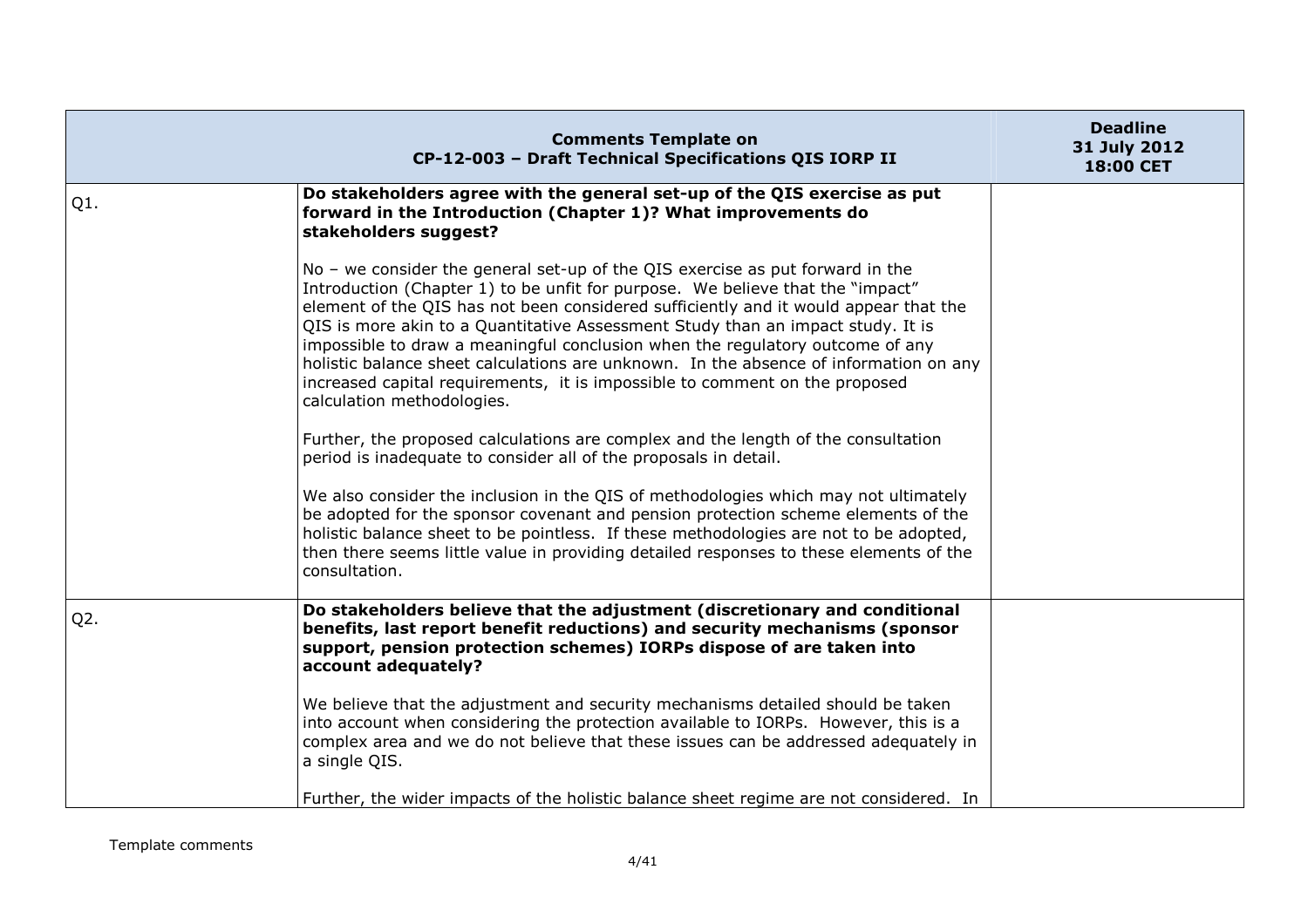|                  | <b>Comments Template on</b><br>CP-12-003 - Draft Technical Specifications QIS IORP II                                                                                                                                                                               | <b>Deadline</b><br>31 July 2012<br>18:00 CET |
|------------------|---------------------------------------------------------------------------------------------------------------------------------------------------------------------------------------------------------------------------------------------------------------------|----------------------------------------------|
|                  | the absence of information on the supervisory regime to be implemented, it is<br>impossible to comment on the adequacy of these proposals.                                                                                                                          |                                              |
| Q <sub>3</sub> . | Do stakeholders believe that the draft technical specifications provide enough<br>information and are sufficiently clear and understandable? Which parts could<br>be improved upon?                                                                                 |                                              |
|                  | The elements of the draft technical specifications that have been "cut & pasted" from<br>Solvency II will be generally well understood by insurance providers but not<br>necessarily IORPs.                                                                         |                                              |
|                  | The elements relating specifically to IORPs such as the sponsor covenant and pension<br>protection schemes are complex and should not be addressed in a single QIS.                                                                                                 |                                              |
| Q4.              | Do stakeholders believe that the calculations proposed in the technical<br>specifications are feasible at appropriate costs and with appropriate accuracy<br>within the given timeframe of the QIS?                                                                 |                                              |
|                  | No. The calculations proposed in the technical specifications are complex and will<br>prove costly to many small to medium-sized IORPs in the UK particularly given the<br>timeframe of the QIS.                                                                    |                                              |
|                  | If calculations are carried out on an aggregate basis for all IORPs within a particular<br>country, we would be concerned that the results will not highlight individual outcomes<br>that should be considered as part of the QIS.                                  |                                              |
| Q5.              | Do stakeholders believe that the draft technical specifications provide enough<br>guidance on how to set up and value the holistic balance sheet as discussed<br>in Chapter 2? If not, which parts could be improved upon and in what way?                          |                                              |
|                  | The focus of the QIS is limited only to the holistic balance sheet and does not consider<br>the regulatory actions that would be triggered should the holistic balance sheet not<br>balance. In the absence of this information, it is impossible to comment on the |                                              |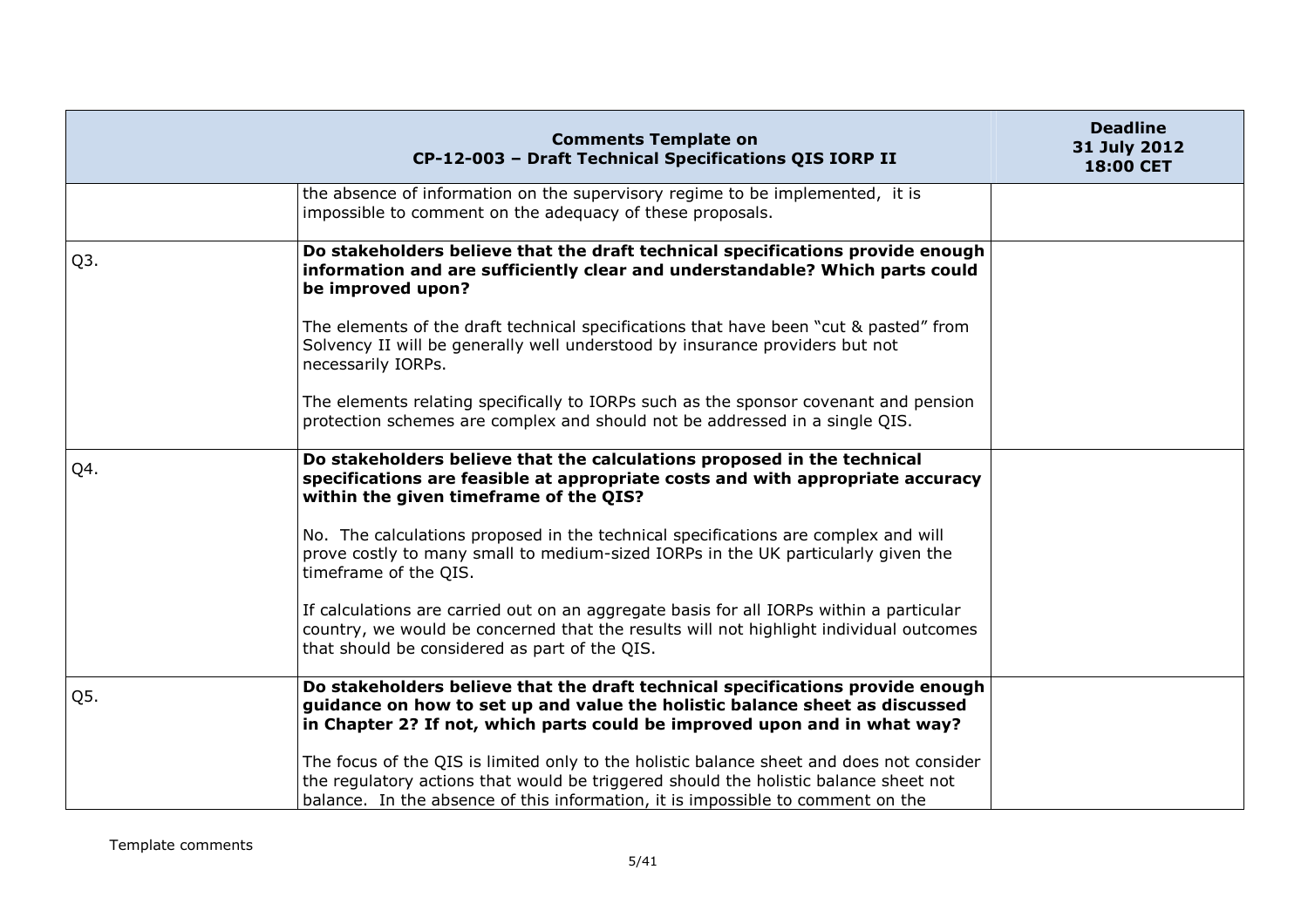|     | <b>Comments Template on</b><br>CP-12-003 - Draft Technical Specifications QIS IORP II                                                                                                                                                                                                                                                                                                                                                                                                                                                                                                                                                                                                                     | <b>Deadline</b><br>31 July 2012<br><b>18:00 CET</b> |
|-----|-----------------------------------------------------------------------------------------------------------------------------------------------------------------------------------------------------------------------------------------------------------------------------------------------------------------------------------------------------------------------------------------------------------------------------------------------------------------------------------------------------------------------------------------------------------------------------------------------------------------------------------------------------------------------------------------------------------|-----------------------------------------------------|
|     | adequacy of the guidance on how to set up and value the holistic balance sheet as<br>discussed in Chapter 2.                                                                                                                                                                                                                                                                                                                                                                                                                                                                                                                                                                                              |                                                     |
| Q6. | Given the purpose of the QIS, do stakeholders consider the proposed<br>simplifications for the valuation of the holistic balance sheet (for the risk<br>margin in section 2.5, sponsor support and pension protection schemes in 2.6<br>and amounts recoverable from insurance in 2.7) adequate? Do you have<br>suggestions for additional simplifications that would be appropriate?<br>The focus of the QIS is limited only to the holistic balance sheet and does not consider<br>the regulatory actions that would be triggered should the holistic balance sheet not<br>balance. In the absence of this information, it is impossible to comment on the<br>adequacy of the proposed simplifications. |                                                     |
| Q7. | The best estimate of technical provisions should be based on the most recent<br>mortality tables including the future trend in mortality rates (Section 2.4). Do<br>stakeholders believe that IORPs will be able to take into account this trend in<br>mortality rates? Can you explain?<br>We believe that UK IORPs will be able to take into account the most recent mortality<br>tables and future trends in the best estimate of their technical provisions.<br>However, we note that various different assumptions can be made regarding future<br>trends in mortality and IORPs should be given the flexibility to adopt the mortality<br>assumption that is most appropriate to their membership.  |                                                     |
| Q8. | Is it clear enough from the technical specifications what cash flows should be<br>taken into account in the calculation of the best estimate (e.g. in relation to<br>benefits (unconditional, pure conditional, pure discretionary, mixed),<br>contributions, expenses, etc.) and how the projection of these cash flows<br>should be made (Section 2.4)?<br>No comment.                                                                                                                                                                                                                                                                                                                                  |                                                     |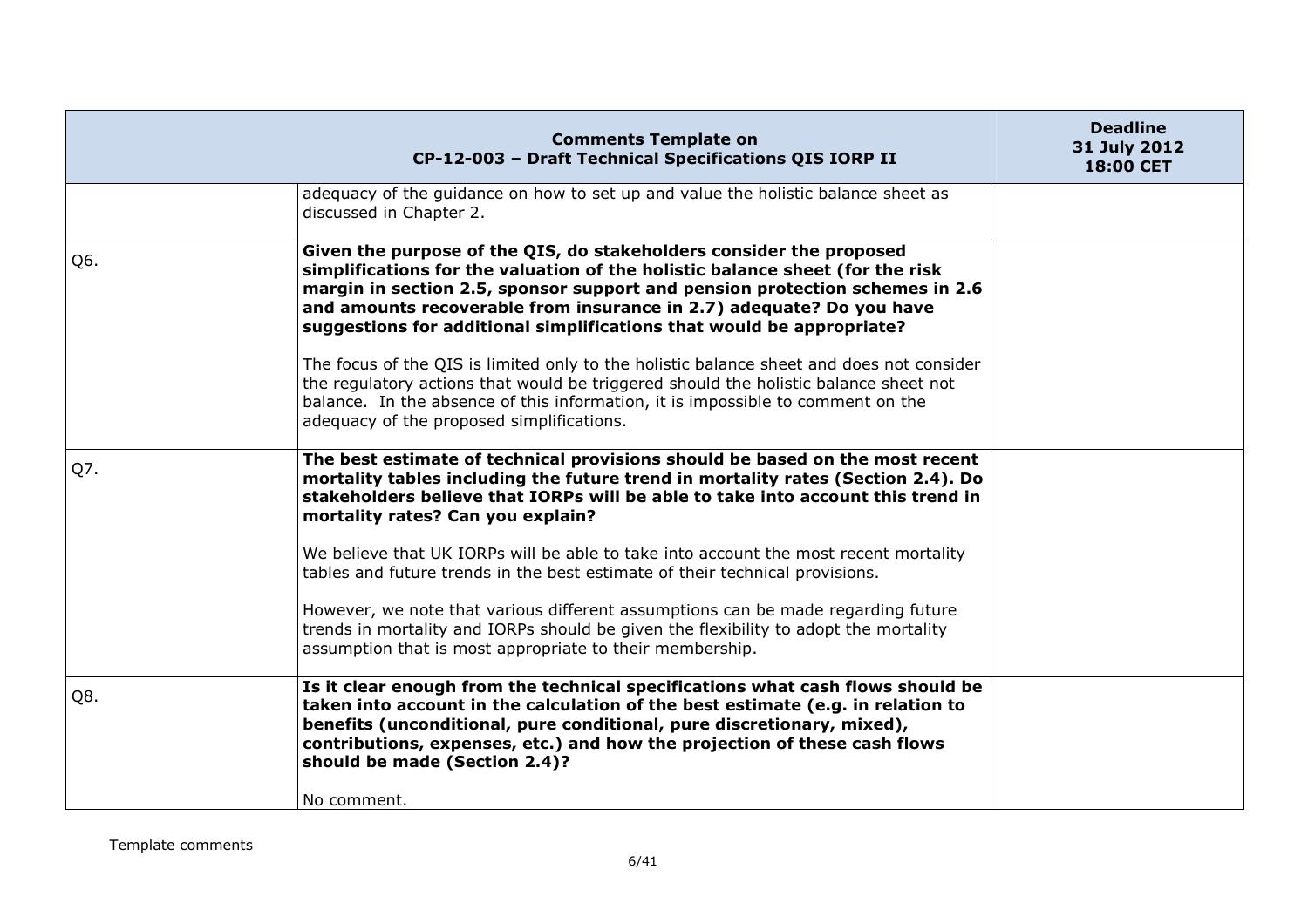|      | <b>Comments Template on</b><br>CP-12-003 - Draft Technical Specifications QIS IORP II                                                                                                                                                                                                                                                                                                                                                                                                                                                                                                                       | <b>Deadline</b><br>31 July 2012<br>18:00 CET |
|------|-------------------------------------------------------------------------------------------------------------------------------------------------------------------------------------------------------------------------------------------------------------------------------------------------------------------------------------------------------------------------------------------------------------------------------------------------------------------------------------------------------------------------------------------------------------------------------------------------------------|----------------------------------------------|
| Q9.  | EIOPA is considering to take into account in the QIS the possibility in some<br>member states to reduce benefits in case of sponsor default (for example,<br>when a pension protection scheme does not guarantee the full level of<br>benefits) in the valuation of the best estimate of technical provisions (see<br>Reduction of benefits in case of sponsor default in Section 2.4 and Pension<br>protection schemes in Section 26). Do stakeholders agree and, if yes, should<br>it only apply in case of sponsor support backed up by a pension protection<br>scheme or to sponsor support in general? |                                              |
|      | Yes, we believe this possibility should be taken into account. However, it is not clear<br>from the consultation how this possibility would be taken into account in practice.                                                                                                                                                                                                                                                                                                                                                                                                                              |                                              |
| Q10. | The technical specifications propose that security mechanisms should be<br>valued on a market consistent basis, i.e. by calculating the probability-<br>weighted average of (discounted) expected payments from the sponsor and<br>the payment protection scheme (Section 2.6). Do stakeholders agree with the<br>principles for the valuation of the sponsor covenant and pension protection<br>schemes? If not, what alternatives would you propose?                                                                                                                                                      |                                              |
|      | The principles proposed for the valuation of the sponsor covenant and pension<br>protection schemes are extremely complex and we would consider a simpler approach<br>to be more beneficial in this area.                                                                                                                                                                                                                                                                                                                                                                                                   |                                              |
|      | There is also insufficient information regarding the methodology for valuing the<br>sponsor covenant for multi-employer arrangements.                                                                                                                                                                                                                                                                                                                                                                                                                                                                       |                                              |
| Q11. | Do stakeholders have suggestions for the parameters - such as the<br>probability of default and the recovery rate in the event of default - used in<br>the valuation of sponsor support and pension protection schemes (Section<br>$2.6$ ?                                                                                                                                                                                                                                                                                                                                                                  |                                              |
|      | The parameters suggested - such as the probability of default and the recovery rate in<br>the event of default - seem somewhat arbitrary. The probabilities are likely to be very                                                                                                                                                                                                                                                                                                                                                                                                                           |                                              |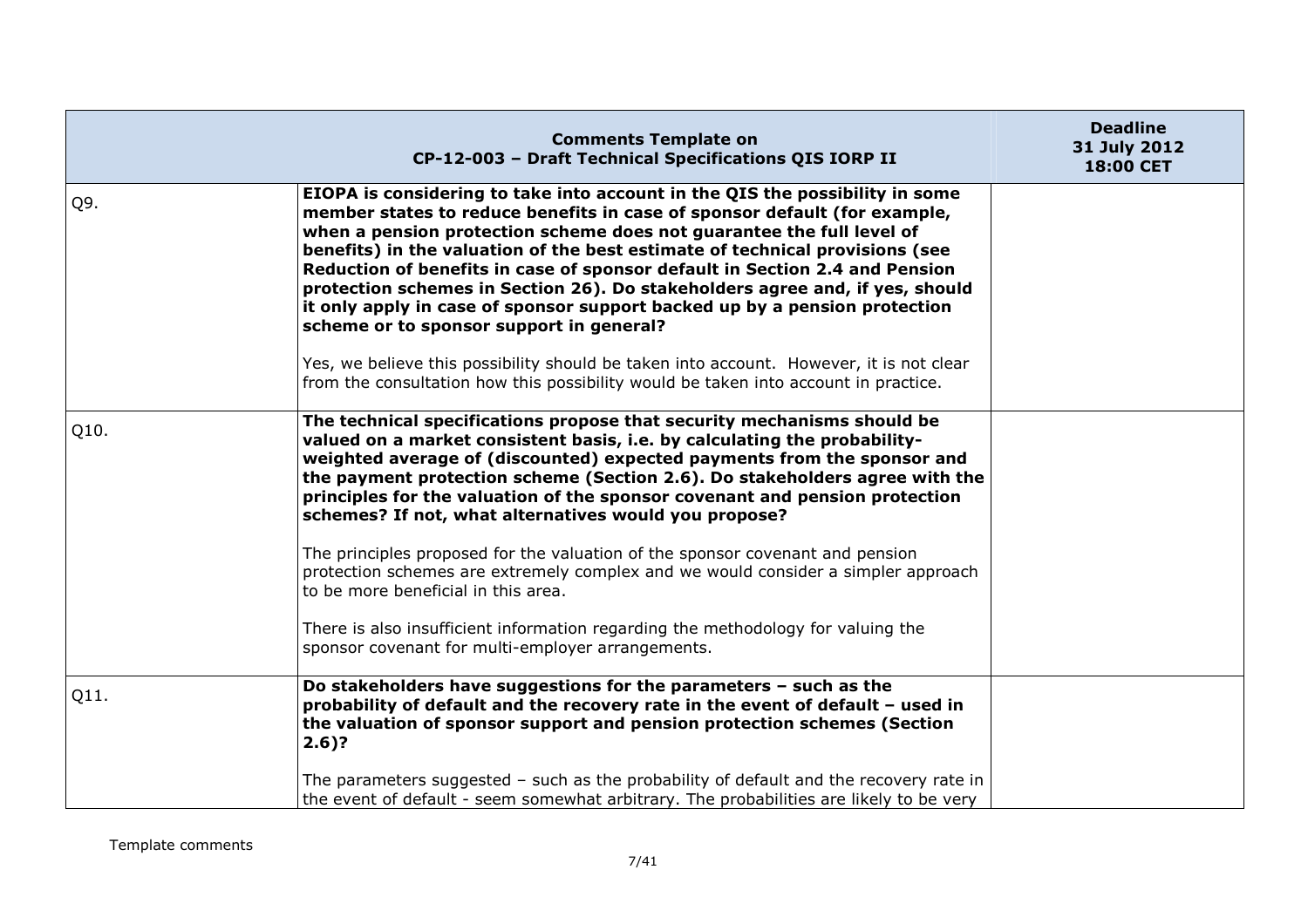|      | <b>Comments Template on</b><br>CP-12-003 - Draft Technical Specifications QIS IORP II                                                                                                                                                                                                                                                                                                                                                                                                                                          | <b>Deadline</b><br>31 July 2012<br><b>18:00 CET</b> |
|------|--------------------------------------------------------------------------------------------------------------------------------------------------------------------------------------------------------------------------------------------------------------------------------------------------------------------------------------------------------------------------------------------------------------------------------------------------------------------------------------------------------------------------------|-----------------------------------------------------|
|      | dependent on the specific circumstances of the employer, and it is not clear that it is<br>appropriate to set a standardized rate.                                                                                                                                                                                                                                                                                                                                                                                             |                                                     |
| Q12. | Do stakeholders agree with the methodology set out to value the maximum<br>value of sponsor support (Section 2.6)? Do stakeholders have suggestions for<br>the parameters used in valuing the maximum amount of sponsor support? In<br>particular, with regard to the proportions of future profits / EBTDA and the<br>time period of the calculations.<br>The methodology is highly complex and unlikely to give rise to meaningful results.                                                                                  |                                                     |
| Q13. | The draft technical specifications propose performing an upward shift in the<br>basic risk-free interest rate curve to approximate the so-called counter<br>cyclical premium or to allow IORPs - under conditions - to apply the so-<br>called matching premium (Section 2.8). Do stakeholders agree with this<br>approach to take into account the long-term nature of pension liabilities?<br>We believe that the restrictions in place mean that most UK IORPs will not be able to<br>adopt the so-called matching premium. |                                                     |
| Q14. | Do stakeholders agree that the proposed way to derive the level B discount<br>rate adequately reflects the expected return on assets of IORPs (Section<br>2.8)? If not, what alternative would you propose?<br>We would encourage the use of more relevant proposals including the use of country-<br>specific bond data and greater consideration to the equity risk premium. The current<br>proposal of 3% simple seems arbitrary.                                                                                           |                                                     |
| Q15. | Do stakeholders agree that the draft technical specifications specify a fixed<br>yearly percentage of respectively 2% and 3% for the expected inflation rate<br>and salary growth? Or should IORPS also be allowed to expect inflation<br>implied by financial markets? Could you explain?                                                                                                                                                                                                                                     |                                                     |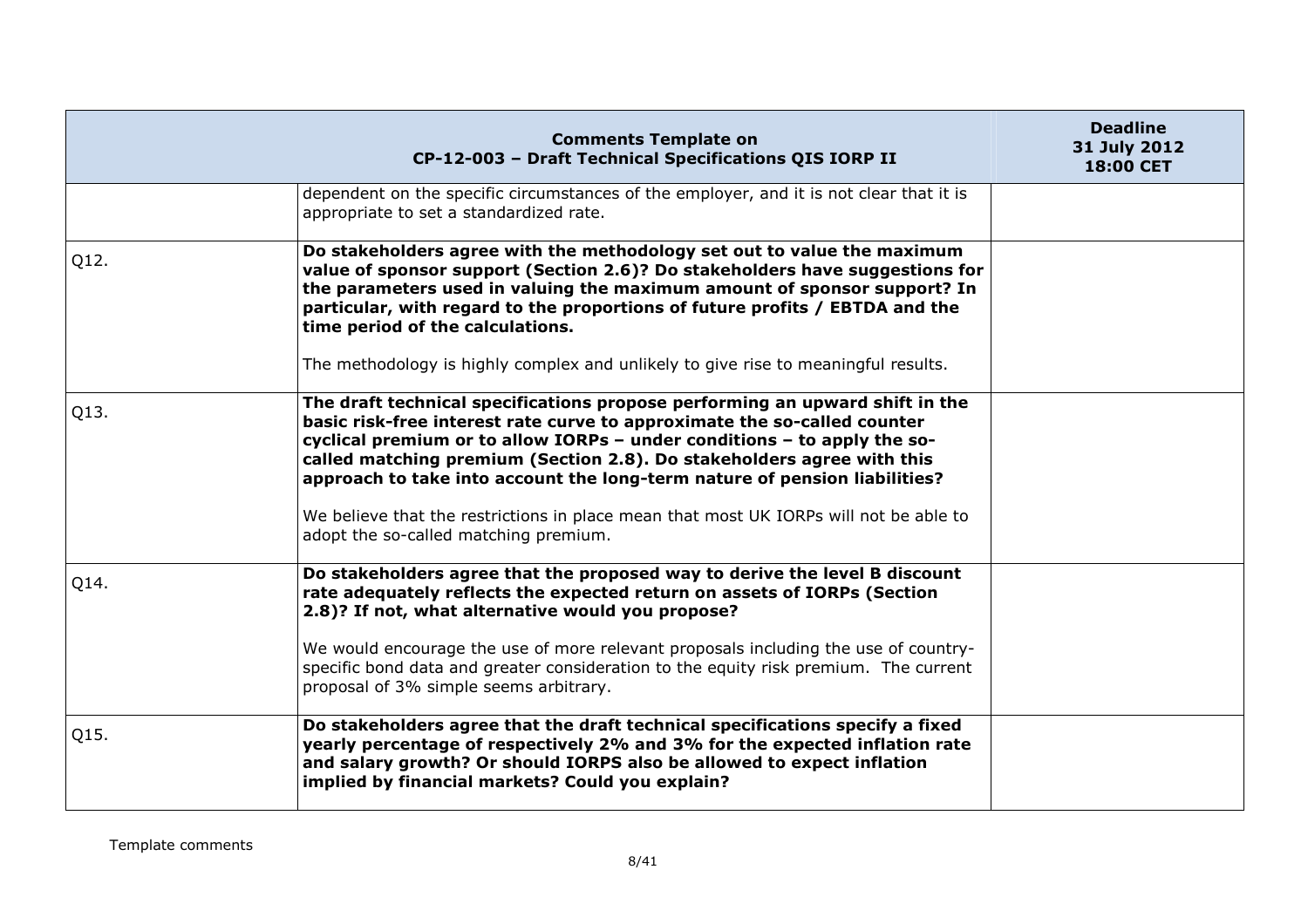|      | <b>Comments Template on</b><br>CP-12-003 - Draft Technical Specifications QIS IORP II                                                                                                                                                                                                                                                                                              | <b>Deadline</b><br>31 July 2012<br>18:00 CET |
|------|------------------------------------------------------------------------------------------------------------------------------------------------------------------------------------------------------------------------------------------------------------------------------------------------------------------------------------------------------------------------------------|----------------------------------------------|
|      | We do not agree with the proposed fixed yearly percentage of 2% and 3% for the<br>expected inflation rate and salary growth rate respectively.                                                                                                                                                                                                                                     |                                              |
|      | UK IORPs use two different inflation rates (RPI and CPI) and two separate<br>assumptions are required for these inflation rates. If inflation rates are to be<br>prescribed, this should be done for each member state individually, reflecting the<br>actual circumstances applying in that country.                                                                              |                                              |
|      | Salary growth assumptions should reflect the actual membership of the IORP and the<br>exact circumstances of the employer.                                                                                                                                                                                                                                                         |                                              |
| Q16. | Do stakeholders believe that the description of the SCR in Chapter 3 is<br>sufficiently clear and understandable to enable participants in the QIS to<br>perform the necessary calculations?                                                                                                                                                                                       |                                              |
|      | We believe that most UK IORPs will have some difficulty understanding the SCR<br>description which has largely been copied from Solvency II.                                                                                                                                                                                                                                       |                                              |
| Q17. | Do stakeholders believe that the risks IORPs are facing are adequately<br>reflected in the calculation of the SCR and MCR (Chapter 3 and 4)? Are there<br>in the stakeholders' view any risks being considered that are not material and<br>could be excluded from the technical specifications? Are there other risks<br>that should be considered in the calculation of the SCR? |                                              |
|      | No, we do not believe that the risks UK IORPs are facing are adequately reflected in<br>the calculations of the SCR and MCR (e.g. inflation risk is not included). In addition,<br>many of the risks included are not relevant to UK IORPs (e.g. intangible assets risk,<br>health risk or catastrophe risk).                                                                      |                                              |
| Q18. | Do stakeholders believe that the way the loss-absorbing capacity of<br>adjustment mechanisms and security mechanisms is taken into account in<br>the calculation of the SCR (Section 3.2) is adequate?                                                                                                                                                                             |                                              |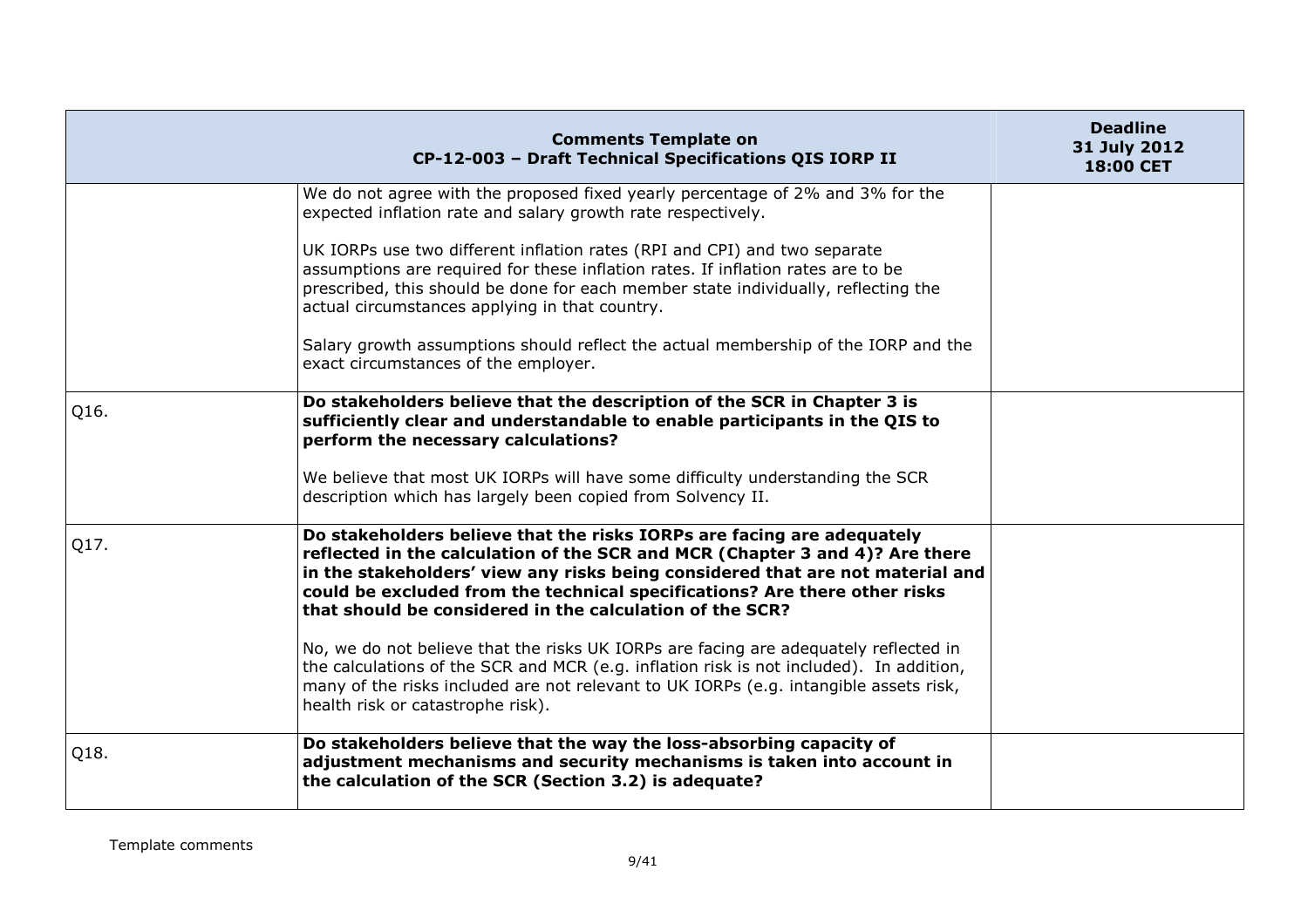|      | <b>Comments Template on</b><br>CP-12-003 - Draft Technical Specifications QIS IORP II                                                                                                                                                                                                                                                                       | <b>Deadline</b><br>31 July 2012<br>18:00 CET |
|------|-------------------------------------------------------------------------------------------------------------------------------------------------------------------------------------------------------------------------------------------------------------------------------------------------------------------------------------------------------------|----------------------------------------------|
|      | The way the loss-absorbing capacity of adjustment mechanisms and security<br>mechanisms is to be taken into account in the calculations of the SCR requires further<br>explanation and therefore should not be addressed in a single QIS.                                                                                                                   |                                              |
| Q19. | Do stakeholders believe that the calculation of SCR in the Operational risk<br>module (Section 3.3) is adequate for IORPs?                                                                                                                                                                                                                                  |                                              |
|      | We do not believe that the calculation of SCR in the Operational risk module is<br>necessary for UK IORPs since other mechanisms already exist to address this risk<br>including the presence of the trustee body and good governance requirements.                                                                                                         |                                              |
| Q20. | Do stakeholders believe that the simplifications provided for the calculation<br>of the SCR (for spread risk on bonds on section 3.5, value of collateral in<br>section 3.6 and mortality, longevity, benefit option and catastrophe risk in<br>section 3.7) are adequate? Do stakeholders have any concrete suggestions<br>for additional simplifications? |                                              |
|      | No comment.                                                                                                                                                                                                                                                                                                                                                 |                                              |
| Q21. | Do stakeholders believe that the treatment of sponsor default risk in the<br>counterparty default risk module of the SCR calculation (Section 3.6) is<br>appropriate? If not, what improvements would stakeholders suggest?                                                                                                                                 |                                              |
|      | We are unclear how the consideration of sponsor default in the SCR complements the<br>inclusion of sponsor default in the holistic balance sheet.                                                                                                                                                                                                           |                                              |
|      | In addition, there is insufficient information regarding the calculation of the sponsor<br>default risk for multi-employer arrangements.                                                                                                                                                                                                                    |                                              |
| Q22. | Do stakeholders believe that the calculation of SCR in the Benefit option risk<br>sub-module (Section 3.7) is adequate for IORPs?                                                                                                                                                                                                                           |                                              |
|      | No comment.                                                                                                                                                                                                                                                                                                                                                 |                                              |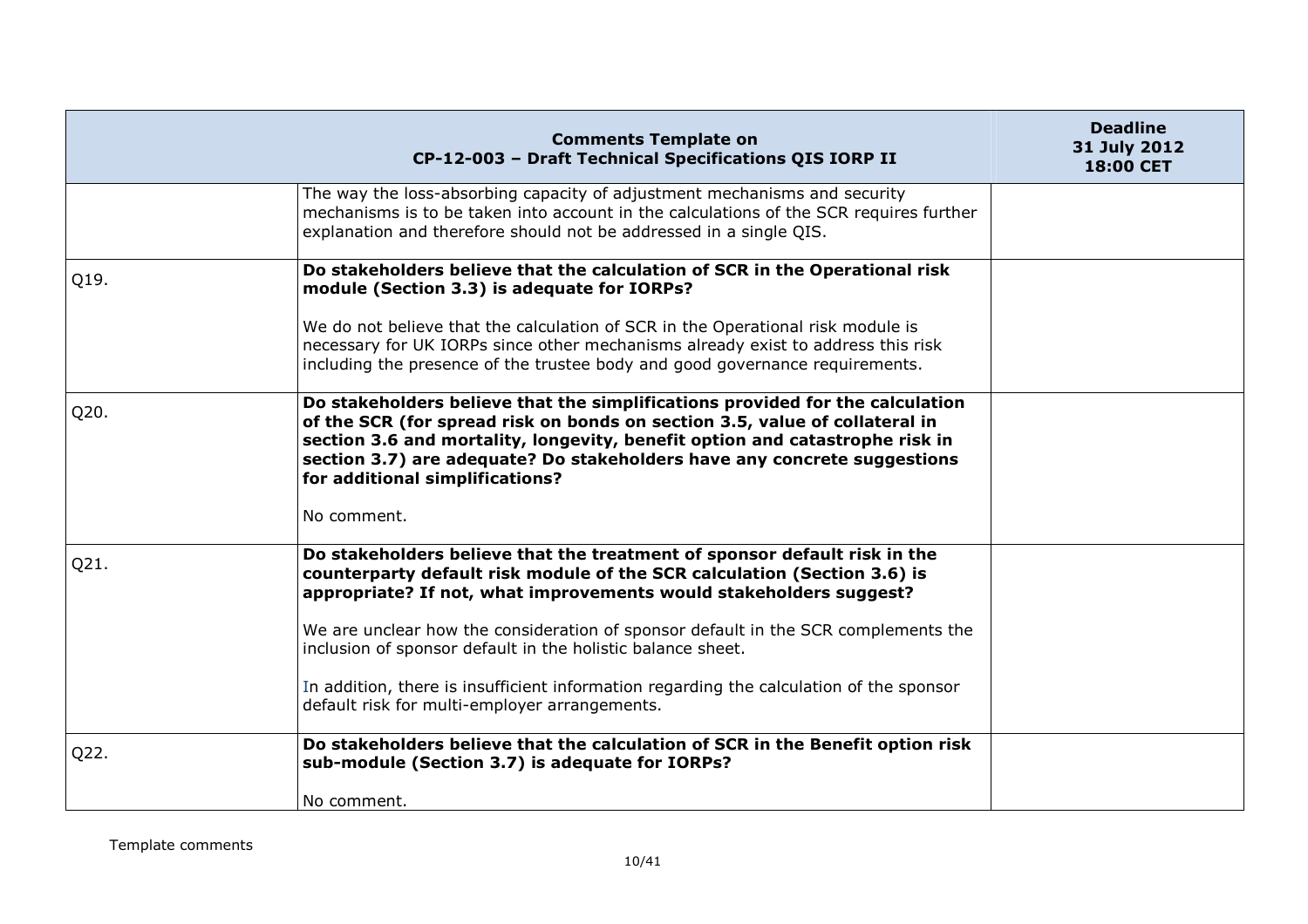|        | <b>Comments Template on</b><br>CP-12-003 - Draft Technical Specifications QIS IORP II                                                                                                                                                    | <b>Deadline</b><br>31 July 2012<br>18:00 CET |
|--------|------------------------------------------------------------------------------------------------------------------------------------------------------------------------------------------------------------------------------------------|----------------------------------------------|
| Q23.   | Do stakeholders believe that the descriptions of financial and insurance risk<br>mitigation (Section 3.9 and 3.10) are sufficiently clear and understandable to<br>enable participants in the QIS to perform the necessary calculations? |                                              |
|        | No comment.                                                                                                                                                                                                                              |                                              |
| I.1.1. |                                                                                                                                                                                                                                          |                                              |
| I.1.2. |                                                                                                                                                                                                                                          |                                              |
| I.1.3. |                                                                                                                                                                                                                                          |                                              |
| I.1.4. |                                                                                                                                                                                                                                          |                                              |
| I.1.5. |                                                                                                                                                                                                                                          |                                              |
| I.2.1. |                                                                                                                                                                                                                                          |                                              |
| I.2.2. |                                                                                                                                                                                                                                          |                                              |
| I.2.3. |                                                                                                                                                                                                                                          |                                              |
| I.2.4. |                                                                                                                                                                                                                                          |                                              |
| I.2.5. |                                                                                                                                                                                                                                          |                                              |
| I.2.6. |                                                                                                                                                                                                                                          |                                              |
| I.3.1. |                                                                                                                                                                                                                                          |                                              |
| I.3.2. |                                                                                                                                                                                                                                          |                                              |
| I.4.1. |                                                                                                                                                                                                                                          |                                              |
| I.4.2. |                                                                                                                                                                                                                                          |                                              |
| I.4.3. |                                                                                                                                                                                                                                          |                                              |
| I.4.4. |                                                                                                                                                                                                                                          |                                              |
| I.4.5. |                                                                                                                                                                                                                                          |                                              |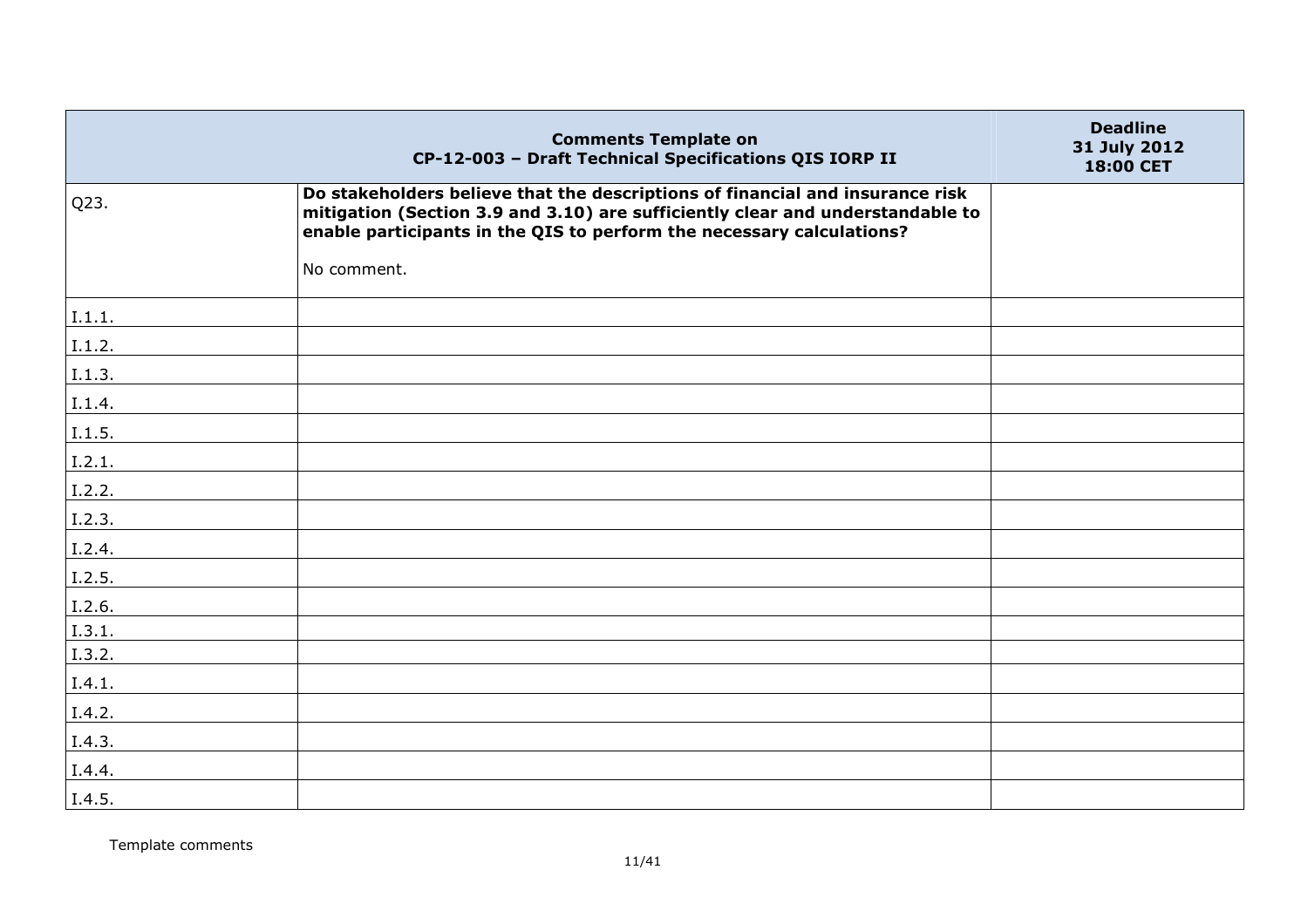|         | <b>Comments Template on</b><br>CP-12-003 - Draft Technical Specifications QIS IORP II | <b>Deadline</b><br>31 July 2012<br>18:00 CET |
|---------|---------------------------------------------------------------------------------------|----------------------------------------------|
| I.4.6.  |                                                                                       |                                              |
| I.4.7.  |                                                                                       |                                              |
| I.4.8.  |                                                                                       |                                              |
| I.4.9.  |                                                                                       |                                              |
| I.4.10. |                                                                                       |                                              |
| I.4.11. |                                                                                       |                                              |
| I.4.12. |                                                                                       |                                              |
| I.4.13. |                                                                                       |                                              |
| I.4.14. |                                                                                       |                                              |
| I.4.15. |                                                                                       |                                              |
| I.4.16. |                                                                                       |                                              |
| I.4.17. |                                                                                       |                                              |
| I.4.18. |                                                                                       |                                              |
| I.4.19. |                                                                                       |                                              |
| I.4.20. |                                                                                       |                                              |
| I.4.21. |                                                                                       |                                              |
| I.4.22. |                                                                                       |                                              |
| I.5.1.  |                                                                                       |                                              |
| I.5.2.  |                                                                                       |                                              |
| I.5.3.  |                                                                                       |                                              |
| I.5.4.  |                                                                                       |                                              |
| I.5.5.  |                                                                                       |                                              |
| I.5.6.  |                                                                                       |                                              |
| I.5.7.  |                                                                                       |                                              |
| I.5.8.  |                                                                                       |                                              |

Template comments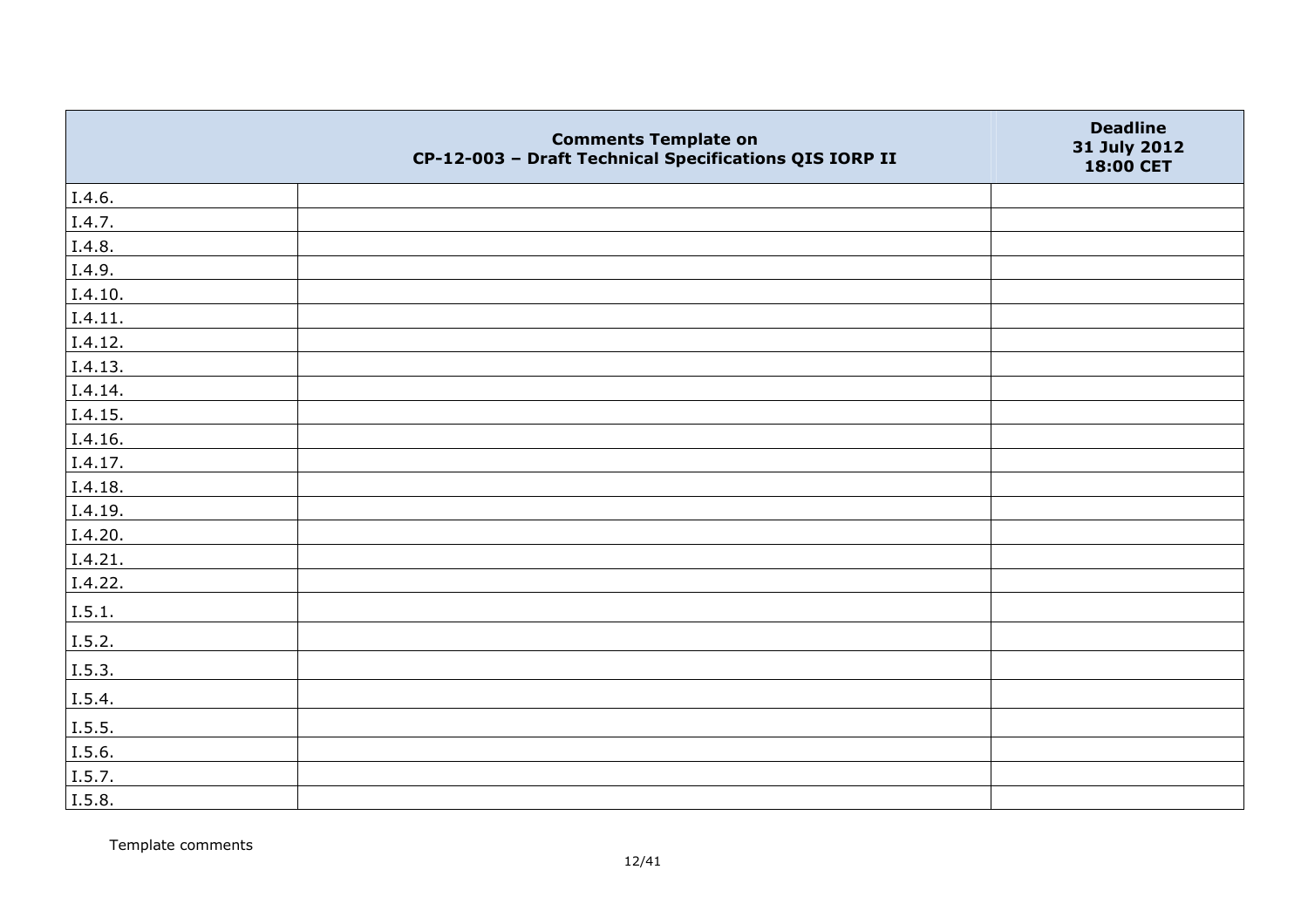|         | <b>Comments Template on</b><br>CP-12-003 - Draft Technical Specifications QIS IORP II | <b>Deadline</b><br>31 July 2012<br>18:00 CET |
|---------|---------------------------------------------------------------------------------------|----------------------------------------------|
| I.6.1.  |                                                                                       |                                              |
| I.6.2.  |                                                                                       |                                              |
| I.6.3.  |                                                                                       |                                              |
| I.7.1.  |                                                                                       |                                              |
| I.7.2.  |                                                                                       |                                              |
| I.7.3.  |                                                                                       |                                              |
| I.7.4.  |                                                                                       |                                              |
| I.7.5.  |                                                                                       |                                              |
| I.8.1.  |                                                                                       |                                              |
| I.8.2.  |                                                                                       |                                              |
| I.8.3.  |                                                                                       |                                              |
| I.8.4.  |                                                                                       |                                              |
| I.8.5.  |                                                                                       |                                              |
| I.8.6.  |                                                                                       |                                              |
| I.9.1.  |                                                                                       |                                              |
| I.9.2.  |                                                                                       |                                              |
| I.9.3.  |                                                                                       |                                              |
| I.10.1. |                                                                                       |                                              |
| I.10.2. |                                                                                       |                                              |
| I.10.3. |                                                                                       |                                              |
| I.10.4  |                                                                                       |                                              |
| I.11.1  |                                                                                       |                                              |

Template comments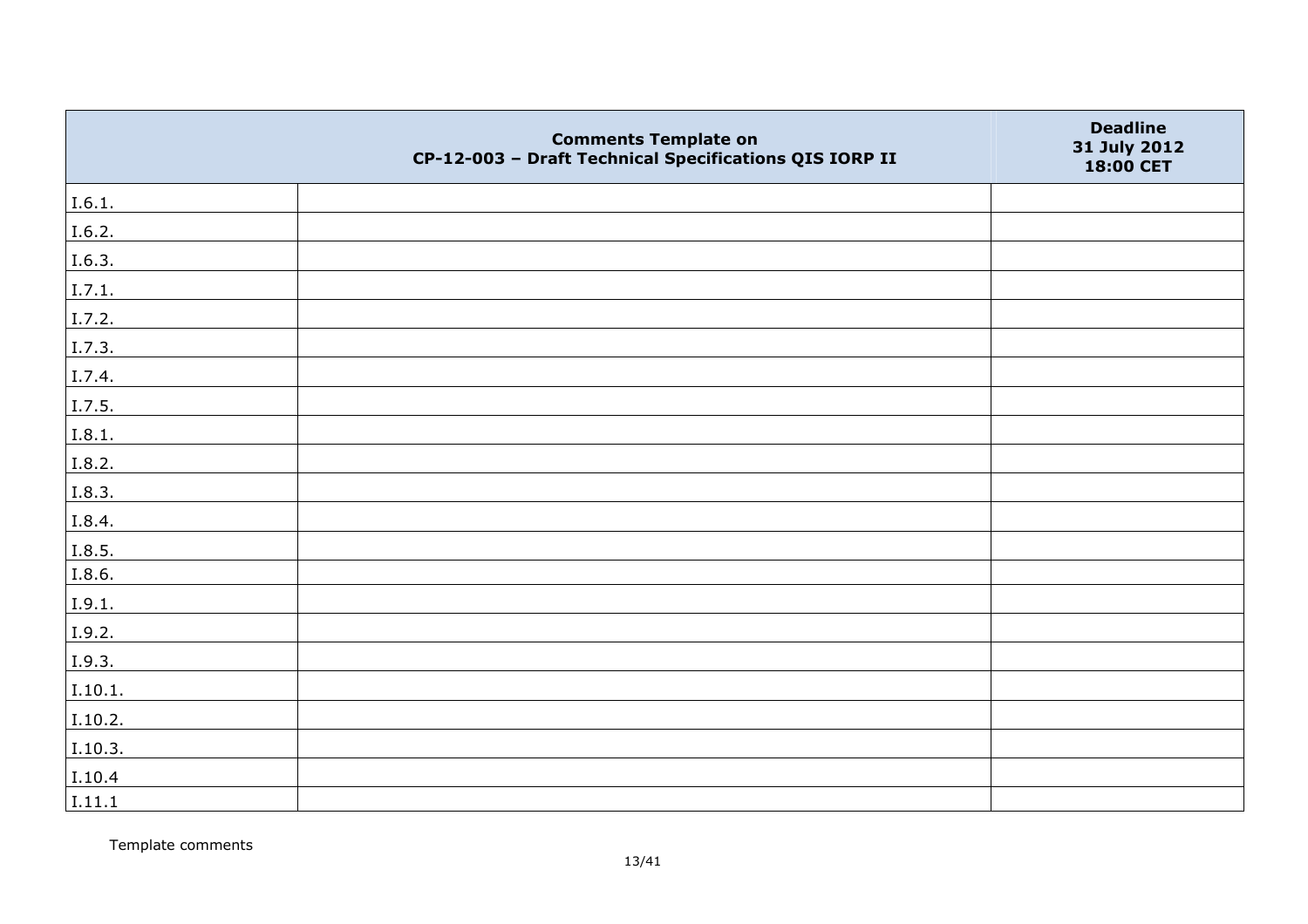|           | <b>Comments Template on</b><br>CP-12-003 - Draft Technical Specifications QIS IORP II | <b>Deadline</b><br>31 July 2012<br>18:00 CET |
|-----------|---------------------------------------------------------------------------------------|----------------------------------------------|
| HBS.1.1.  |                                                                                       |                                              |
| HBS.2.1.  |                                                                                       |                                              |
| HBS.2.2.  |                                                                                       |                                              |
| HBS.2.3.  |                                                                                       |                                              |
| HBS.2.4.  |                                                                                       |                                              |
| HBS.2.5.  |                                                                                       |                                              |
| HBS.2.6.  |                                                                                       |                                              |
| HBS.2.7.  |                                                                                       |                                              |
| HBS.2.8.  |                                                                                       |                                              |
| HBS.3.1.  |                                                                                       |                                              |
| HBS.3.2.  |                                                                                       |                                              |
| HBS.3.3.  |                                                                                       |                                              |
| HBS.3.4.  |                                                                                       |                                              |
| HBS.3.5.  |                                                                                       |                                              |
| HBS.3.6.  |                                                                                       |                                              |
| HBS.3.7.  |                                                                                       |                                              |
| HBS.3.8.  |                                                                                       |                                              |
| HBS.3.9.  |                                                                                       |                                              |
| HBS.3.10. |                                                                                       |                                              |
| HBS.3.11. |                                                                                       |                                              |
| HBS.3.12. |                                                                                       |                                              |
| HBS.3.13. |                                                                                       |                                              |
| HBS.3.14. |                                                                                       |                                              |
| HBS.3.15. |                                                                                       |                                              |
| HBS.3.16. |                                                                                       |                                              |
| HBS.3.17. |                                                                                       |                                              |

Template comments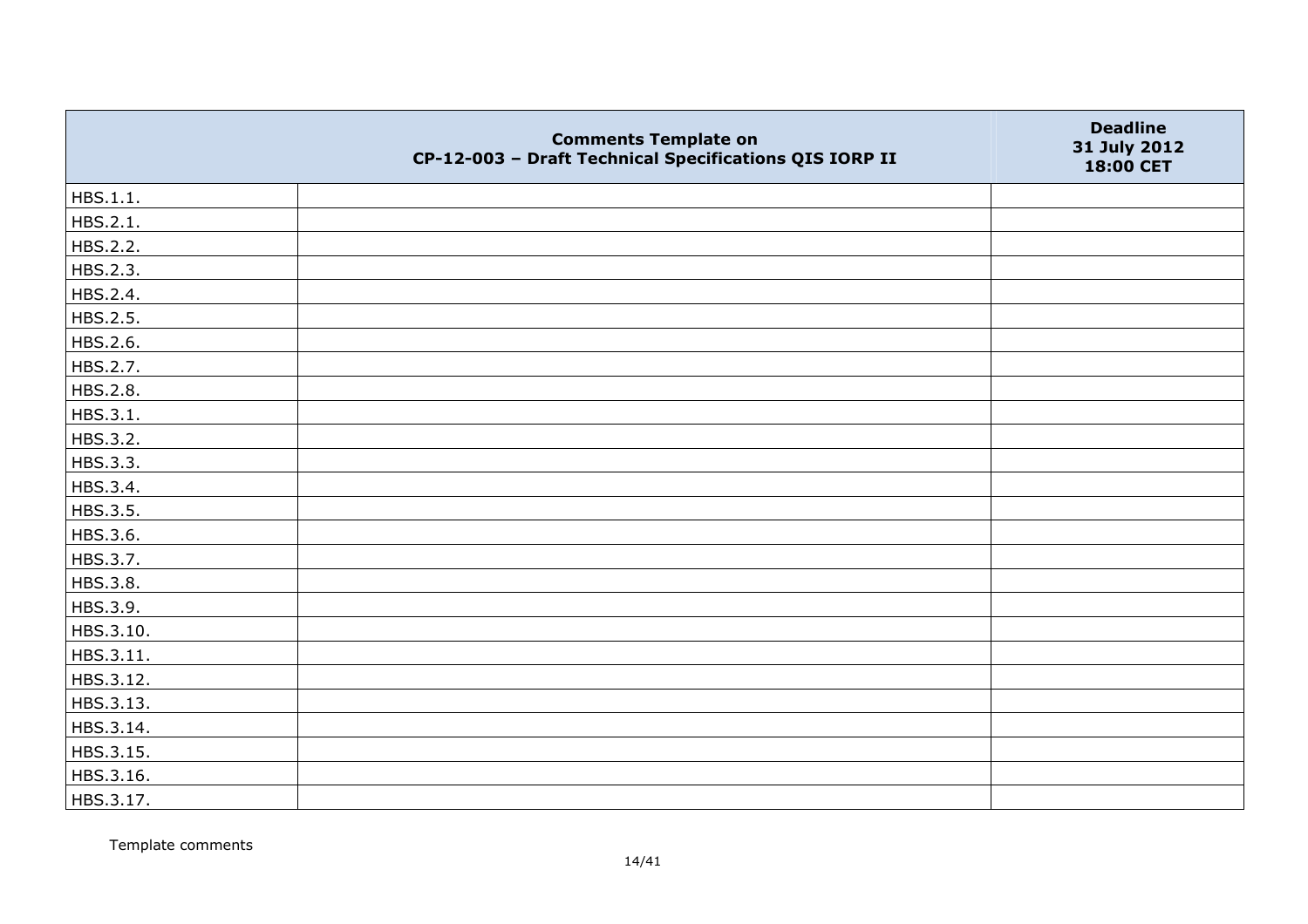|           | <b>Comments Template on</b><br>CP-12-003 - Draft Technical Specifications QIS IORP II | <b>Deadline</b><br>31 July 2012<br>18:00 CET |
|-----------|---------------------------------------------------------------------------------------|----------------------------------------------|
| HBS.3.18. |                                                                                       |                                              |
| HBS.3.19. |                                                                                       |                                              |
| HBS.3.20. |                                                                                       |                                              |
| HBS.3.21. |                                                                                       |                                              |
| HBS.3.22. |                                                                                       |                                              |
| HBS.3.23. |                                                                                       |                                              |
| HBS.3.24. |                                                                                       |                                              |
| HBS.3.25. |                                                                                       |                                              |
| HBS.3.26. |                                                                                       |                                              |
| HBS.3.27. |                                                                                       |                                              |
| HBS.3.28. |                                                                                       |                                              |
| HBS.3.29. |                                                                                       |                                              |
| HBS.4.1.  |                                                                                       |                                              |
| HBS.4.2.  |                                                                                       |                                              |
| HBS.4.3.  |                                                                                       |                                              |
| HBS.4.4.  |                                                                                       |                                              |
| HBS.4.5.  |                                                                                       |                                              |
| HBS.4.6.  |                                                                                       |                                              |
| HBS.4.7.  |                                                                                       |                                              |
| HBS.4.8.  |                                                                                       |                                              |
| HBS.4.9.  |                                                                                       |                                              |
| HBS.4.10. |                                                                                       |                                              |
| HBS.4.11. |                                                                                       |                                              |
| HBS.4.12. |                                                                                       |                                              |
| HBS.4.13. |                                                                                       |                                              |
| HBS.4.14. |                                                                                       |                                              |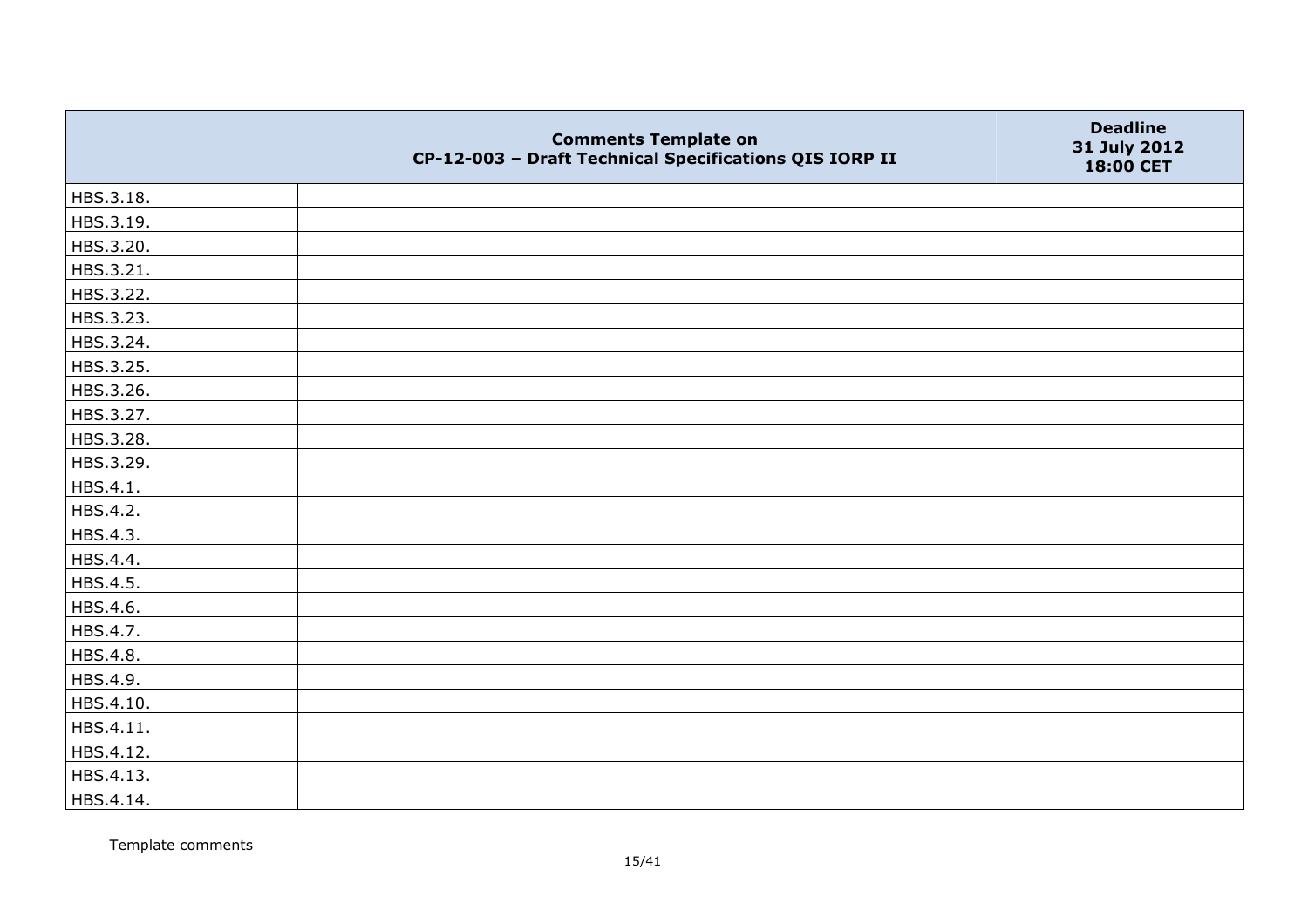|           | <b>Comments Template on</b><br>CP-12-003 - Draft Technical Specifications QIS IORP II | <b>Deadline</b><br>31 July 2012<br>18:00 CET |
|-----------|---------------------------------------------------------------------------------------|----------------------------------------------|
| HBS.4.15. |                                                                                       |                                              |
| HBS.4.16. |                                                                                       |                                              |
| HBS.4.17. |                                                                                       |                                              |
| HBS.4.18. |                                                                                       |                                              |
| HBS.4.19. |                                                                                       |                                              |
| HBS.4.20. |                                                                                       |                                              |
| HBS.4.21. |                                                                                       |                                              |
| HBS.4.22. |                                                                                       |                                              |
| HBS.4.23. |                                                                                       |                                              |
| HBS.4.24. |                                                                                       |                                              |
| HBS.4.25. |                                                                                       |                                              |
| HBS.4.26. |                                                                                       |                                              |
| HBS.4.27. |                                                                                       |                                              |
| HBS.4.28. |                                                                                       |                                              |
| HBS.4.29. |                                                                                       |                                              |
| HBS.4.30. |                                                                                       |                                              |
| HBS.4.31. |                                                                                       |                                              |
| HBS.4.32. |                                                                                       |                                              |
| HBS.4.33. |                                                                                       |                                              |
| HBS.4.34. |                                                                                       |                                              |
| HBS.4.35. |                                                                                       |                                              |
| HBS.4.36. |                                                                                       |                                              |
| HBS.4.37. |                                                                                       |                                              |
| HBS.4.38. |                                                                                       |                                              |
| HBS.4.39. |                                                                                       |                                              |
| HBS.4.40. |                                                                                       |                                              |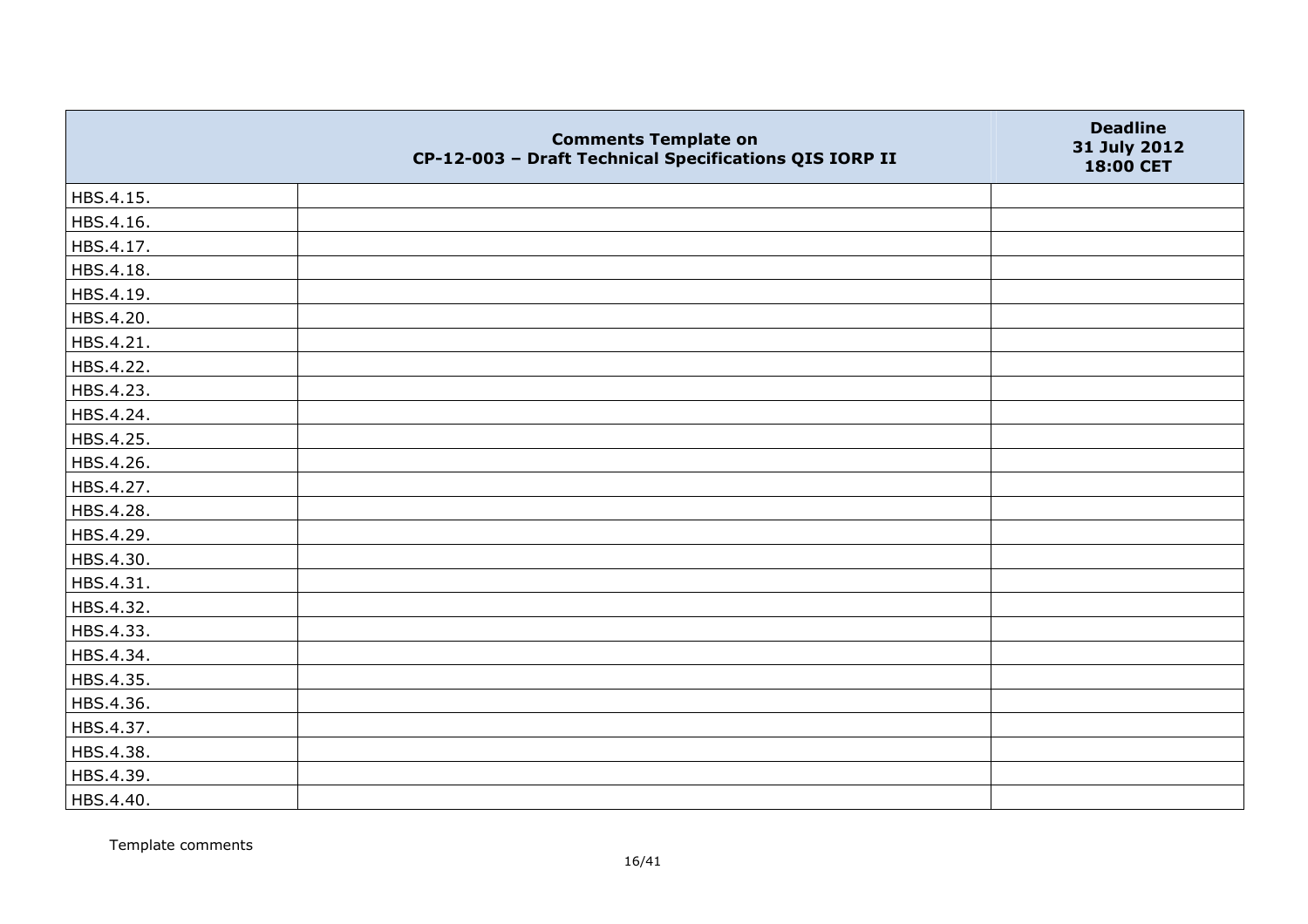|           | <b>Comments Template on</b><br>CP-12-003 - Draft Technical Specifications QIS IORP II | <b>Deadline</b><br>31 July 2012<br>18:00 CET |
|-----------|---------------------------------------------------------------------------------------|----------------------------------------------|
| HBS.4.41. |                                                                                       |                                              |
| HBS.4.42. |                                                                                       |                                              |
| HBS.4.43. |                                                                                       |                                              |
| HBS.4.44. |                                                                                       |                                              |
| HBS.4.45. |                                                                                       |                                              |
| HBS.4.46. |                                                                                       |                                              |
| HBS.4.47. |                                                                                       |                                              |
| HBS.4.48. |                                                                                       |                                              |
| HBS.4.49. |                                                                                       |                                              |
| HBS.4.50. |                                                                                       |                                              |
| HBS.4.51. |                                                                                       |                                              |
| HBS.4.52. |                                                                                       |                                              |
| HBS.4.53. |                                                                                       |                                              |
| HBS.4.54. |                                                                                       |                                              |
| HBS.4.55. |                                                                                       |                                              |
| HBS.4.56. |                                                                                       |                                              |
| HBS.4.57. |                                                                                       |                                              |
| HBS.4.58. |                                                                                       |                                              |
| HBS.4.59. |                                                                                       |                                              |
| HBS.4.60. |                                                                                       |                                              |
| HBS.4.61. |                                                                                       |                                              |
| HBS.5.1.  |                                                                                       |                                              |
| HBS.5.2.  |                                                                                       |                                              |
| HBS.5.3.  |                                                                                       |                                              |
| HBS.5.4.  |                                                                                       |                                              |
| HBS.5.5.  |                                                                                       |                                              |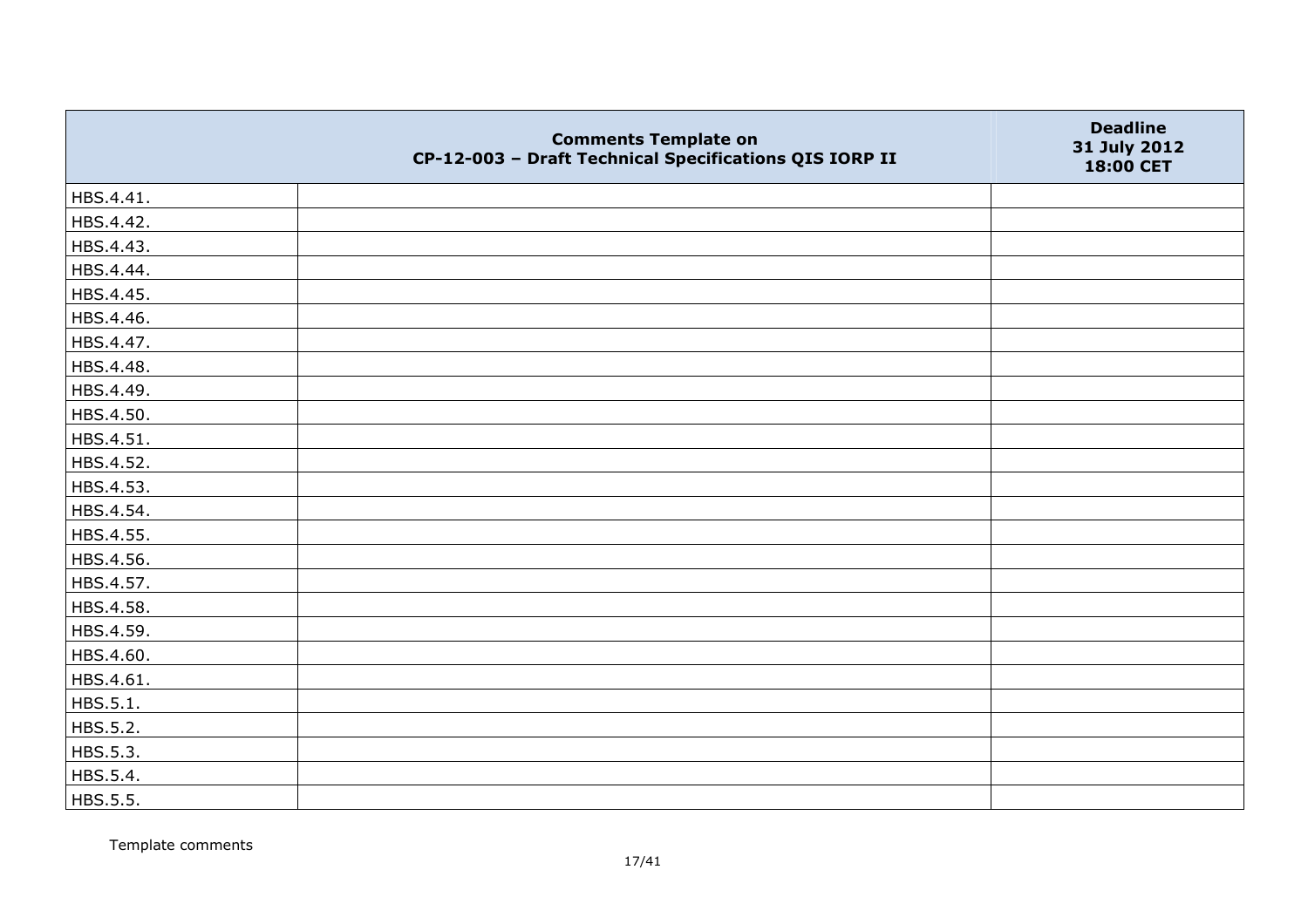|           | <b>Comments Template on</b><br>CP-12-003 - Draft Technical Specifications QIS IORP II | <b>Deadline</b><br>31 July 2012<br>18:00 CET |
|-----------|---------------------------------------------------------------------------------------|----------------------------------------------|
| HBS.6.1.  |                                                                                       |                                              |
| HBS.6.2.  |                                                                                       |                                              |
| HBS.6.3.  |                                                                                       |                                              |
| HBS.6.4.  |                                                                                       |                                              |
| HBS.6.5.  |                                                                                       |                                              |
| HBS.6.6.  |                                                                                       |                                              |
| HBS.6.7.  |                                                                                       |                                              |
| HBS.6.8.  |                                                                                       |                                              |
| HBS.6.9.  |                                                                                       |                                              |
| HBS.6.10. |                                                                                       |                                              |
| HBS.6.11. |                                                                                       |                                              |
| HBS.6.12. |                                                                                       |                                              |
| HBS.6.13. |                                                                                       |                                              |
| HBS.6.14. |                                                                                       |                                              |
| HBS.6.15. |                                                                                       |                                              |
| HBS.6.16. |                                                                                       |                                              |
| HBS.6.17. |                                                                                       |                                              |
| HBS.6.18. |                                                                                       |                                              |
| HBS.6.19. |                                                                                       |                                              |
| HBS.6.20. |                                                                                       |                                              |
| HBS.6.21. |                                                                                       |                                              |
| HBS.6.22. |                                                                                       |                                              |
| HBS.6.23. |                                                                                       |                                              |
| HBS.6.24. |                                                                                       |                                              |
| HBS.6.25. |                                                                                       |                                              |
| HBS.6.26. |                                                                                       |                                              |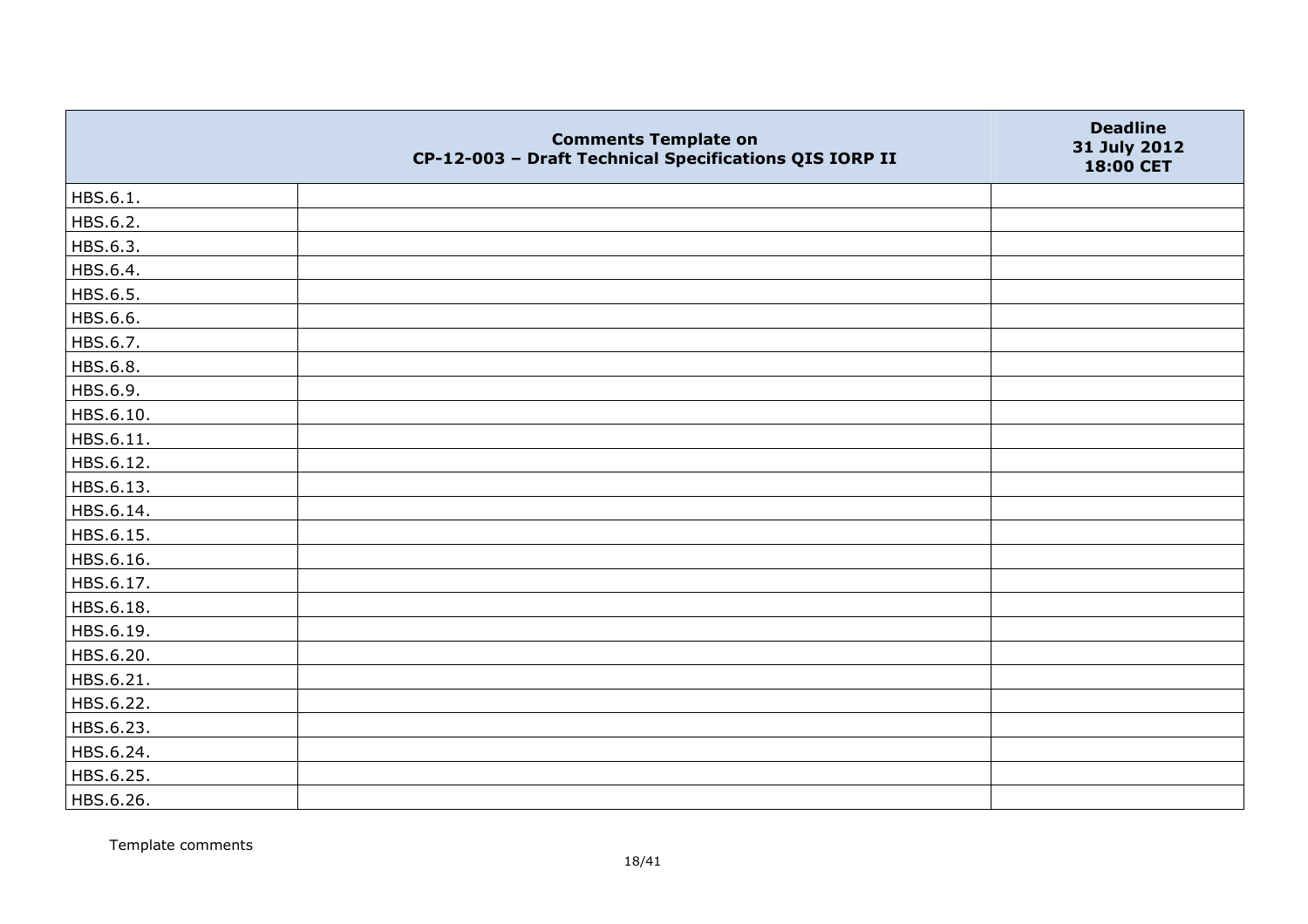|           | <b>Comments Template on</b><br>CP-12-003 - Draft Technical Specifications QIS IORP II | <b>Deadline</b><br>31 July 2012<br>18:00 CET |
|-----------|---------------------------------------------------------------------------------------|----------------------------------------------|
| HBS.6.27. |                                                                                       |                                              |
| HBS.6.28. |                                                                                       |                                              |
| HBS.6.29. |                                                                                       |                                              |
| HBS.6.30. |                                                                                       |                                              |
| HBS.6.31. |                                                                                       |                                              |
| HBS.6.32. |                                                                                       |                                              |
| HBS.6.33. |                                                                                       |                                              |
| HBS.6.34. |                                                                                       |                                              |
| HBS.6.35. |                                                                                       |                                              |
| HBS.6.36. |                                                                                       |                                              |
| HBS.6.37. |                                                                                       |                                              |
| HBS.6.38. |                                                                                       |                                              |
| HBS.6.39. |                                                                                       |                                              |
| HBS.6.40. |                                                                                       |                                              |
| HBS.6.41. |                                                                                       |                                              |
| HBS.6.42. |                                                                                       |                                              |
| HBS.6.43. |                                                                                       |                                              |
| HBS.6.44. |                                                                                       |                                              |
| HBS.6.45. |                                                                                       |                                              |
| HBS.6.46. |                                                                                       |                                              |
| HBS.6.47. |                                                                                       |                                              |
| HBS.6.48. |                                                                                       |                                              |
| HBS.6.49. |                                                                                       |                                              |
| HBS.6.50. |                                                                                       |                                              |
| HBS.6.51. |                                                                                       |                                              |
| HBS.6.52. |                                                                                       |                                              |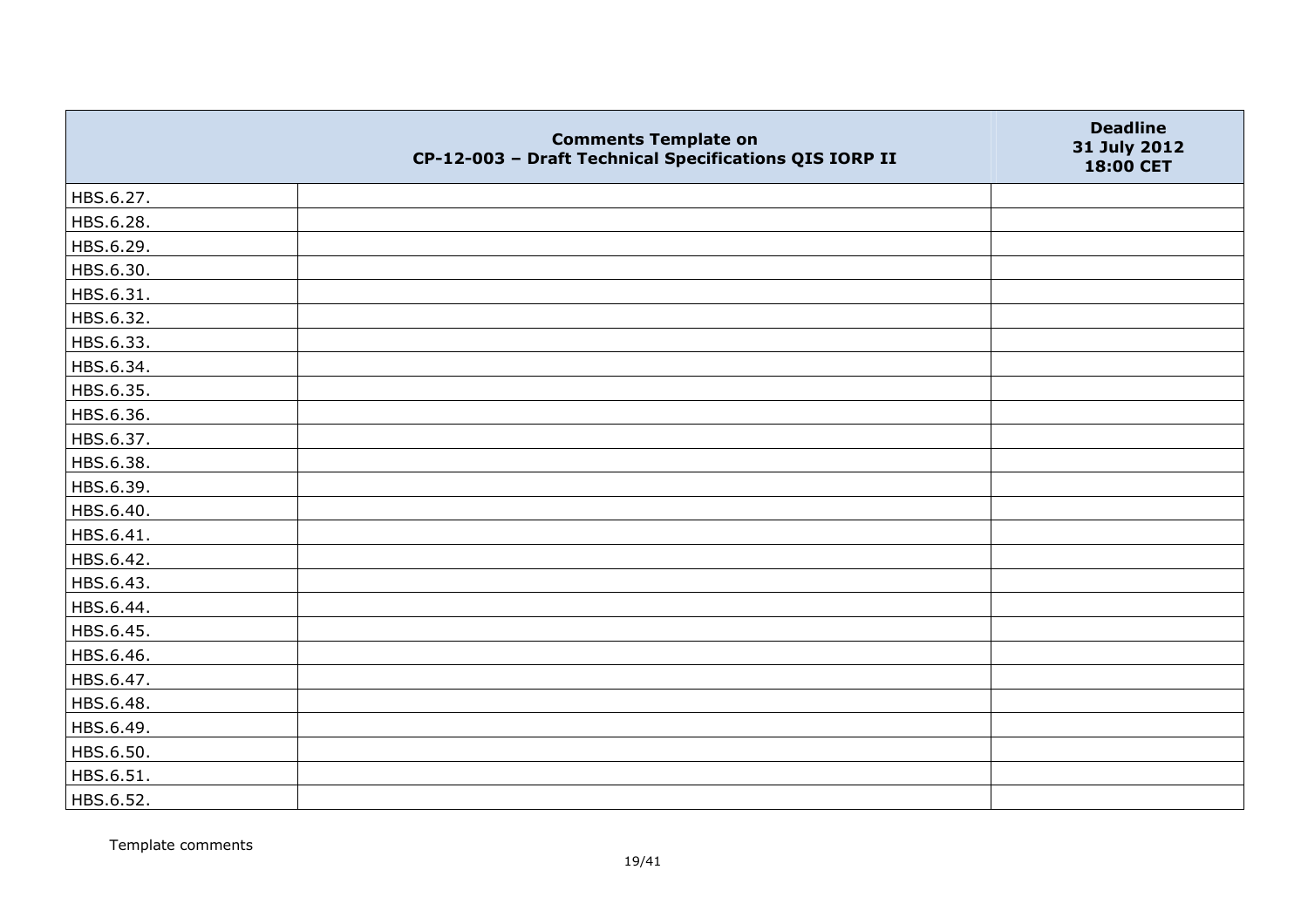|           | <b>Comments Template on</b><br>CP-12-003 - Draft Technical Specifications QIS IORP II | <b>Deadline</b><br>31 July 2012<br>18:00 CET |
|-----------|---------------------------------------------------------------------------------------|----------------------------------------------|
| HBS.6.53. |                                                                                       |                                              |
| HBS.6.54. |                                                                                       |                                              |
| HBS.6.55. |                                                                                       |                                              |
| HBS.6.56. |                                                                                       |                                              |
| HBS.6.57. |                                                                                       |                                              |
| HBS.6.58. |                                                                                       |                                              |
| HBS.6.59. |                                                                                       |                                              |
| HBS.6.60. |                                                                                       |                                              |
| HBS.6.61. |                                                                                       |                                              |
| HBS.6.62. |                                                                                       |                                              |
| HBS.6.63. |                                                                                       |                                              |
| HBS.6.64. |                                                                                       |                                              |
| HBS.6.65. |                                                                                       |                                              |
| HBS.6.66. |                                                                                       |                                              |
| HBS.6.67. |                                                                                       |                                              |
| HBS.6.68. |                                                                                       |                                              |
| HBS.6.69. |                                                                                       |                                              |
| HBS.6.70. |                                                                                       |                                              |
| HBS.6.71. |                                                                                       |                                              |
| HBS.6.72. |                                                                                       |                                              |
| HBS.6.73. |                                                                                       |                                              |
| HBS.6.74. |                                                                                       |                                              |
| HBS.6.75. |                                                                                       |                                              |
| HBS.6.76. |                                                                                       |                                              |
| HBS.6.77. |                                                                                       |                                              |
| HBS.6.78. |                                                                                       |                                              |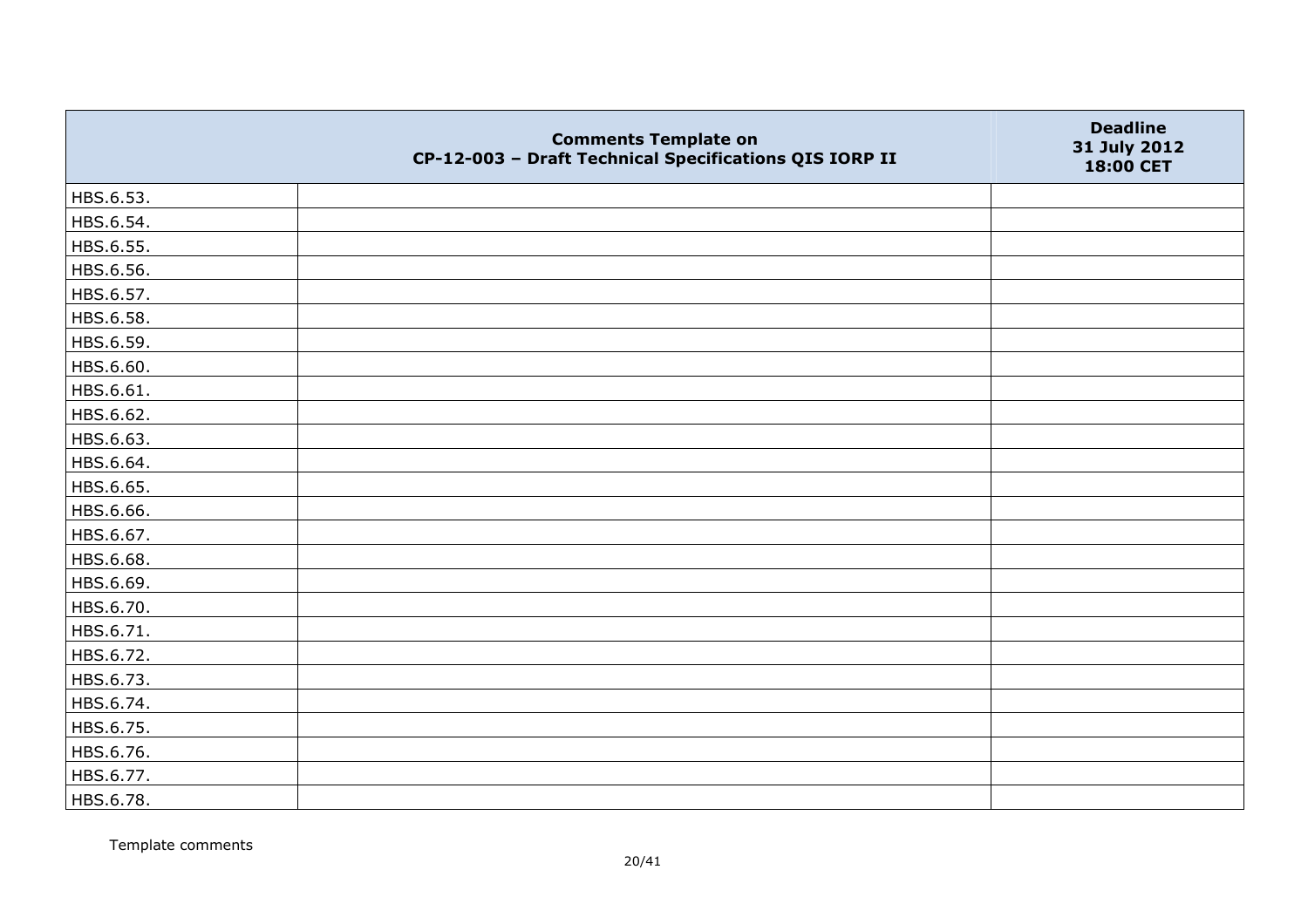|           | <b>Comments Template on</b><br>CP-12-003 - Draft Technical Specifications QIS IORP II | <b>Deadline</b><br>31 July 2012<br>18:00 CET |
|-----------|---------------------------------------------------------------------------------------|----------------------------------------------|
| HBS.6.79. |                                                                                       |                                              |
| HBS.6.80. |                                                                                       |                                              |
| HBS.6.81. |                                                                                       |                                              |
| HBS.6.82. |                                                                                       |                                              |
| HBS.6.83. |                                                                                       |                                              |
| HBS.6.84. |                                                                                       |                                              |
| HBS.6.85. |                                                                                       |                                              |
| HBS.6.86. |                                                                                       |                                              |
| HBS.6.87. |                                                                                       |                                              |
| HBS.6.88. |                                                                                       |                                              |
| HBS.6.89. |                                                                                       |                                              |
| HBS.6.90. |                                                                                       |                                              |
| HBS.7.1.  |                                                                                       |                                              |
| HBS.7.2.  |                                                                                       |                                              |
| HBS.7.3.  |                                                                                       |                                              |
| HBS.7.4.  |                                                                                       |                                              |
| HBS.7.5.  |                                                                                       |                                              |
| HBS.7.6.  |                                                                                       |                                              |
| HBS.7.7.  |                                                                                       |                                              |
| HBS.7.8.  |                                                                                       |                                              |
| HBS.7.9.  |                                                                                       |                                              |
| HBS.7.10. |                                                                                       |                                              |
| HBS.7.11. |                                                                                       |                                              |
| HBS.7.12. |                                                                                       |                                              |
| HBS.7.13. |                                                                                       |                                              |
| HBS.7.14. |                                                                                       |                                              |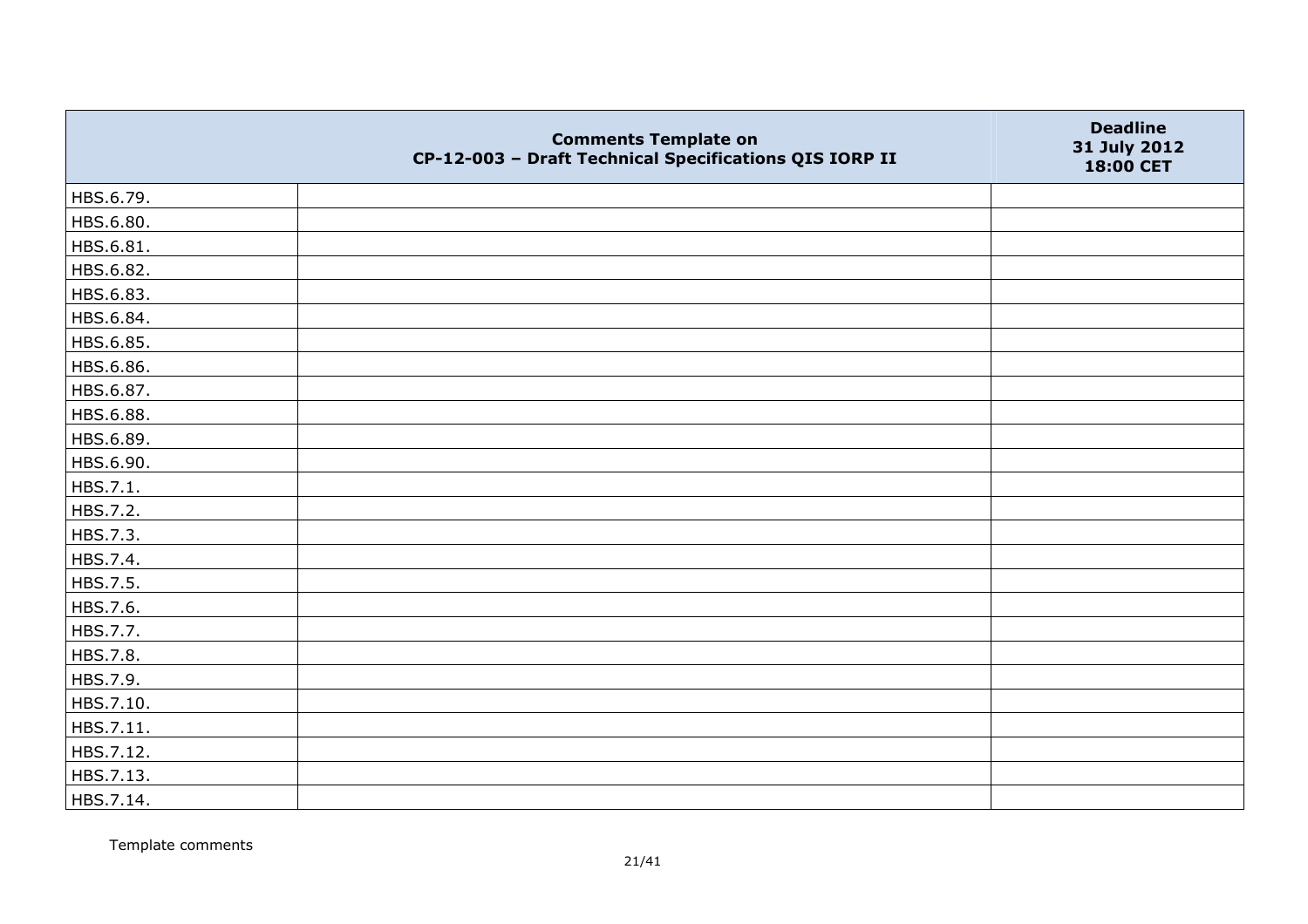|           | <b>Comments Template on</b><br>CP-12-003 - Draft Technical Specifications QIS IORP II | <b>Deadline</b><br>31 July 2012<br>18:00 CET |
|-----------|---------------------------------------------------------------------------------------|----------------------------------------------|
| HBS.7.15. |                                                                                       |                                              |
| HBS.7.16. |                                                                                       |                                              |
| HBS.7.17. |                                                                                       |                                              |
| HBS.7.18. |                                                                                       |                                              |
| HBS.7.19. |                                                                                       |                                              |
| HBS.7.20. |                                                                                       |                                              |
| HBS.7.21. |                                                                                       |                                              |
| HBS.7.22. |                                                                                       |                                              |
| HBS.7.23. |                                                                                       |                                              |
| HBS.7.24. |                                                                                       |                                              |
| HBS.7.25. |                                                                                       |                                              |
| HBS.7.26. |                                                                                       |                                              |
| HBS.7.27. |                                                                                       |                                              |
| HBS.7.28. |                                                                                       |                                              |
| HBS.7.29. |                                                                                       |                                              |
| HBS.7.30. |                                                                                       |                                              |
| HBS.7.31. |                                                                                       |                                              |
| HBS.7.32. |                                                                                       |                                              |
| HBS.7.33. |                                                                                       |                                              |
| HBS.7.34. |                                                                                       |                                              |
| HBS.7.35. |                                                                                       |                                              |
| HBS.7.36. |                                                                                       |                                              |
| HBS.7.37. |                                                                                       |                                              |
| HBS.7.38. |                                                                                       |                                              |
| HBS.7.39. |                                                                                       |                                              |
| HBS.7.40. |                                                                                       |                                              |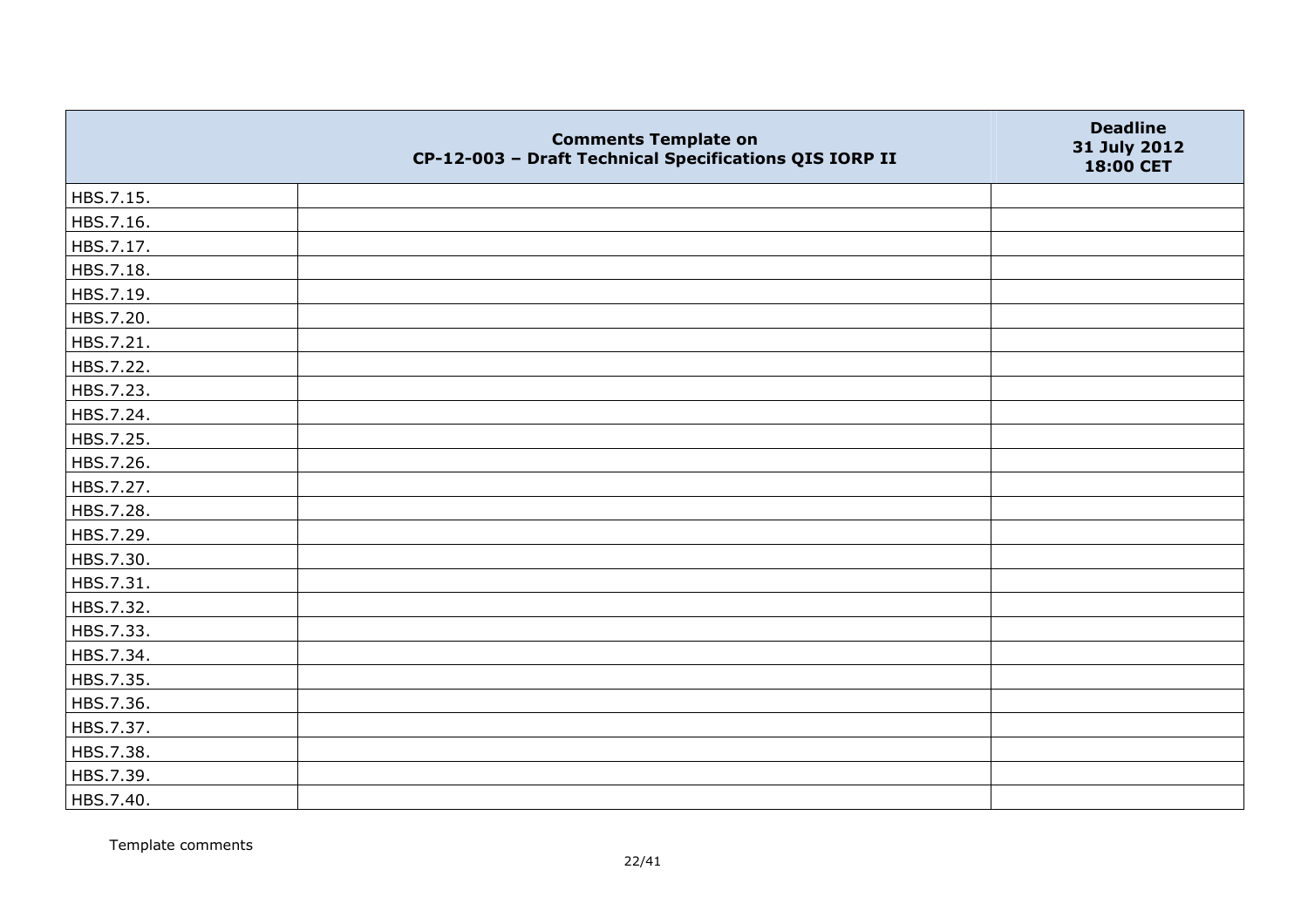|           | <b>Comments Template on</b><br>CP-12-003 - Draft Technical Specifications QIS IORP II | <b>Deadline</b><br>31 July 2012<br>18:00 CET |
|-----------|---------------------------------------------------------------------------------------|----------------------------------------------|
| HBS.7.41. |                                                                                       |                                              |
| HBS.7.42. |                                                                                       |                                              |
| HBS.8.1.  |                                                                                       |                                              |
| HBS.8.2.  |                                                                                       |                                              |
| HBS.8.3.  |                                                                                       |                                              |
| HBS.8.4.  |                                                                                       |                                              |
| HBS.8.5.  |                                                                                       |                                              |
| HBS.8.6.  |                                                                                       |                                              |
| HBS.8.7.  |                                                                                       |                                              |
| HBS.8.8.  |                                                                                       |                                              |
| HBS.8.9.  |                                                                                       |                                              |
| HBS.8.10. |                                                                                       |                                              |
| HBS.8.11. |                                                                                       |                                              |
| HBS.8.12. |                                                                                       |                                              |
| HBS.8.13. |                                                                                       |                                              |
| HBS.8.14. |                                                                                       |                                              |
| HBS.8.15. |                                                                                       |                                              |
| HBS.8.16. |                                                                                       |                                              |
| HBS.8.17. |                                                                                       |                                              |
| HBS.8.18. |                                                                                       |                                              |
| HBS.8.19. |                                                                                       |                                              |
| HBS.8.20. |                                                                                       |                                              |
| HBS.8.21. |                                                                                       |                                              |
| HBS.8.22. |                                                                                       |                                              |
| HBS.8.23. |                                                                                       |                                              |
| HBS.8.24. |                                                                                       |                                              |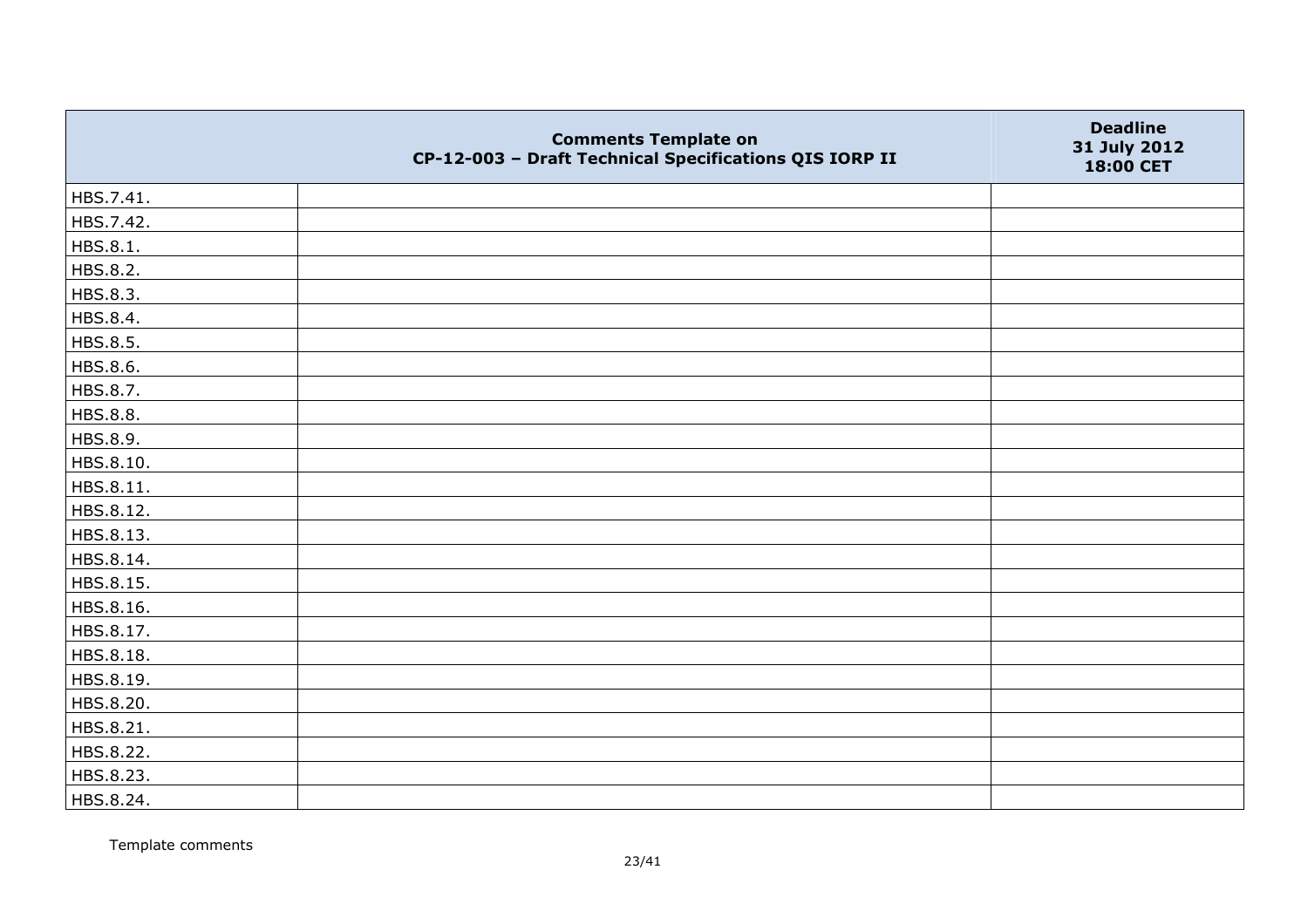|                   | <b>Comments Template on</b><br>CP-12-003 - Draft Technical Specifications QIS IORP II | <b>Deadline</b><br>31 July 2012<br>18:00 CET |
|-------------------|---------------------------------------------------------------------------------------|----------------------------------------------|
| HBS.9.1.          |                                                                                       |                                              |
| HBS.9.2.          |                                                                                       |                                              |
| HBS.9.3.          |                                                                                       |                                              |
| HBS.9.4.          |                                                                                       |                                              |
| HBS.9.5.          |                                                                                       |                                              |
| HBS.9.6.          |                                                                                       |                                              |
| HBS.9.7.          |                                                                                       |                                              |
| HBS.9.8.          |                                                                                       |                                              |
| HBS.9.9.          |                                                                                       |                                              |
| SCR.1.1.          |                                                                                       |                                              |
| SCR.1.2.          |                                                                                       |                                              |
| SCR.1.3.          |                                                                                       |                                              |
| SCR.1.4.          |                                                                                       |                                              |
| SCR.1.5.          |                                                                                       |                                              |
| SCR.1.6.          |                                                                                       |                                              |
| SCR.1.7.          |                                                                                       |                                              |
| SCR.1.8.          |                                                                                       |                                              |
| SCR.1.9.          |                                                                                       |                                              |
| SCR.1.10.         |                                                                                       |                                              |
| SCR.1.11.         |                                                                                       |                                              |
| SCR.1.12.         |                                                                                       |                                              |
| SCR.1.13.         |                                                                                       |                                              |
| SCR.1.14.         |                                                                                       |                                              |
| $\vert$ SCR.1.15. |                                                                                       |                                              |
| SCR.1.16.         |                                                                                       |                                              |
| SCR.1.17.         |                                                                                       |                                              |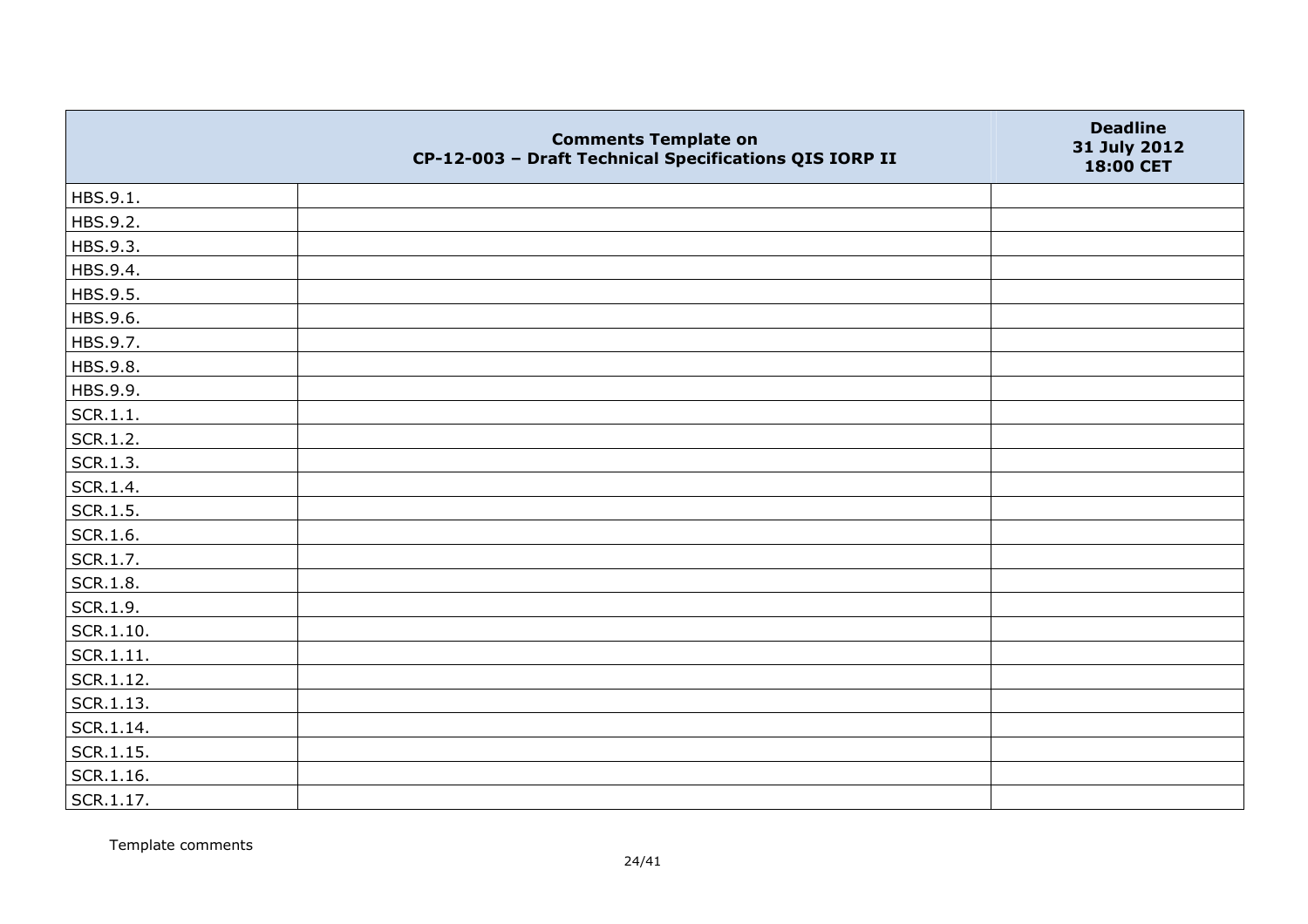|           | <b>Comments Template on</b><br>CP-12-003 - Draft Technical Specifications QIS IORP II | <b>Deadline</b><br>31 July 2012<br>18:00 CET |
|-----------|---------------------------------------------------------------------------------------|----------------------------------------------|
| SCR.1.18. |                                                                                       |                                              |
| SCR.1.19. |                                                                                       |                                              |
| SCR.1.20. |                                                                                       |                                              |
| SCR.1.21. |                                                                                       |                                              |
| SCR.1.22. |                                                                                       |                                              |
| SCR.1.23. |                                                                                       |                                              |
| SCR.1.24. |                                                                                       |                                              |
| SCR.1.25. |                                                                                       |                                              |
| SCR.2.1.  |                                                                                       |                                              |
| SCR.2.2.  |                                                                                       |                                              |
| SCR.2.3.  |                                                                                       |                                              |
| SCR.2.4.  |                                                                                       |                                              |
| SCR.2.5.  |                                                                                       |                                              |
| SCR.2.6.  |                                                                                       |                                              |
| SCR.2.7.  |                                                                                       |                                              |
| SCR.2.8.  |                                                                                       |                                              |
| SCR.2.9.  |                                                                                       |                                              |
| SCR.2.10. |                                                                                       |                                              |
| SCR.2.11. |                                                                                       |                                              |
| SCR.2.12. |                                                                                       |                                              |
| SCR.2.13. |                                                                                       |                                              |
| SCR.2.14. |                                                                                       |                                              |
| SCR.2.15. |                                                                                       |                                              |
| SCR.2.16. |                                                                                       |                                              |
| SCR.2.17. |                                                                                       |                                              |
| SCR.2.18. |                                                                                       |                                              |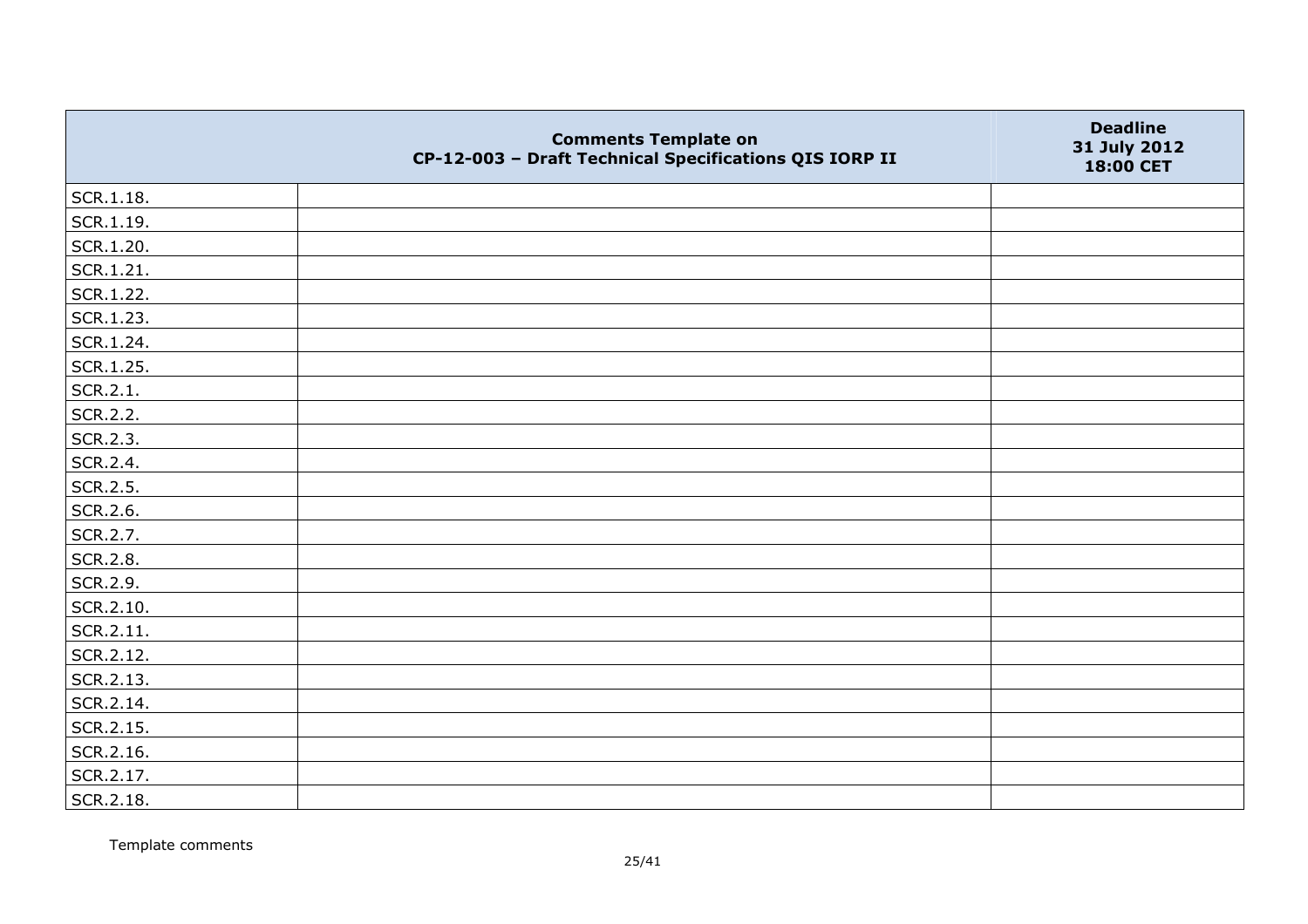|           | <b>Comments Template on</b><br>CP-12-003 - Draft Technical Specifications QIS IORP II | <b>Deadline</b><br>31 July 2012<br>18:00 CET |
|-----------|---------------------------------------------------------------------------------------|----------------------------------------------|
| SCR.2.19. |                                                                                       |                                              |
| SCR.2.20. |                                                                                       |                                              |
| SCR.2.21. |                                                                                       |                                              |
| SCR.2.22. |                                                                                       |                                              |
| SCR.2.23. |                                                                                       |                                              |
| SCR.2.24. |                                                                                       |                                              |
| SCR.2.25. |                                                                                       |                                              |
| SCR.2.26. |                                                                                       |                                              |
| SCR.2.27. |                                                                                       |                                              |
| SCR.2.28. |                                                                                       |                                              |
| SCR.2.29. |                                                                                       |                                              |
| SCR.2.30. |                                                                                       |                                              |
| SCR.2.31. |                                                                                       |                                              |
| SCR.2.32. |                                                                                       |                                              |
| SCR.2.33. |                                                                                       |                                              |
| SCR.2.34. |                                                                                       |                                              |
| SCR.2.35. |                                                                                       |                                              |
| SCR.3.1.  |                                                                                       |                                              |
| SCR.3.2.  |                                                                                       |                                              |
| SCR.3.3.  |                                                                                       |                                              |
| SCR.3.4.  |                                                                                       |                                              |
| SCR.3.5.  |                                                                                       |                                              |
| SCR.3.6.  |                                                                                       |                                              |
| SCR.4.1.  |                                                                                       |                                              |
| SCR.4.2.  |                                                                                       |                                              |
| SCR.4.3.  |                                                                                       |                                              |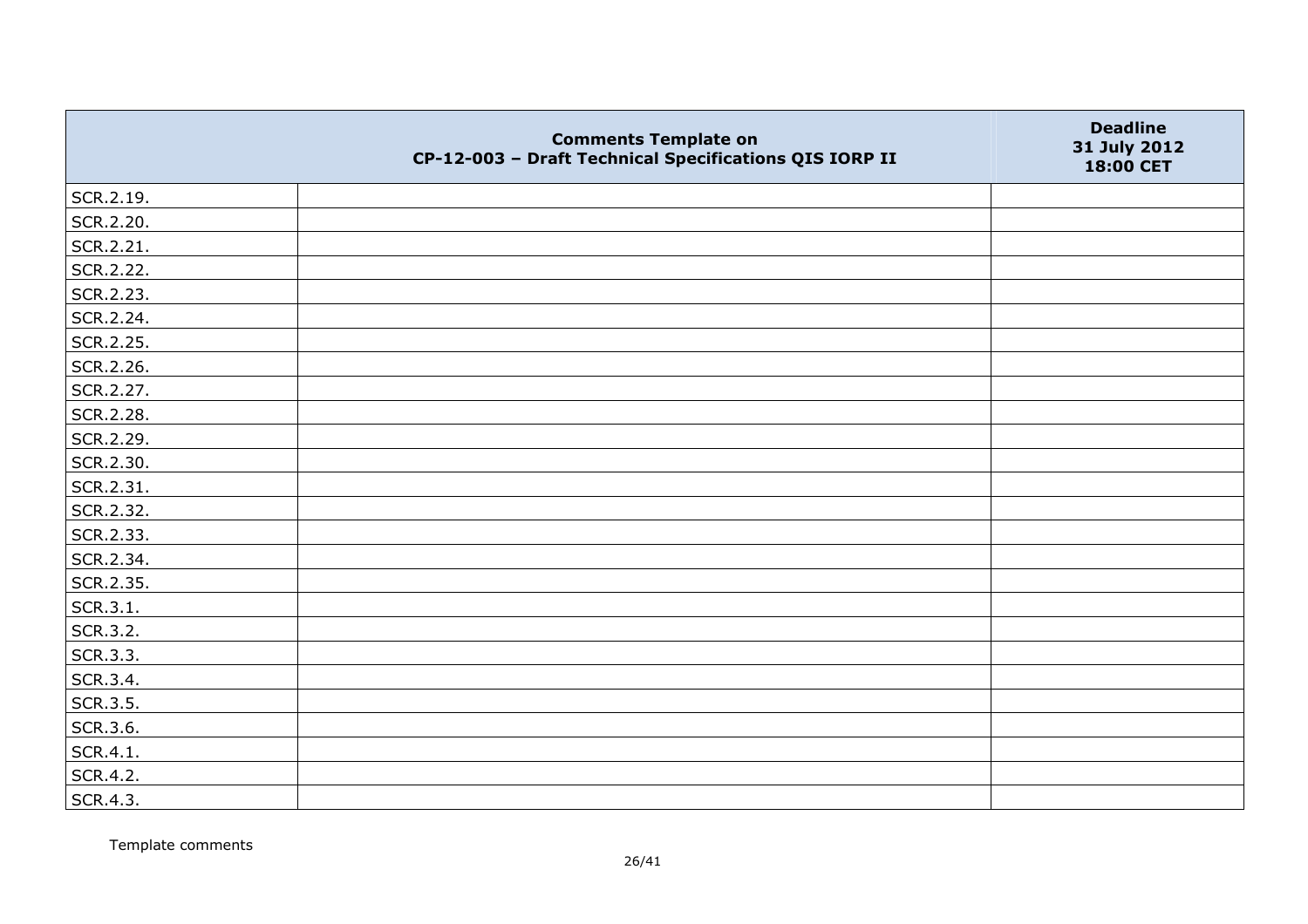|                   | <b>Comments Template on</b><br>CP-12-003 - Draft Technical Specifications QIS IORP II | <b>Deadline</b><br>31 July 2012<br>18:00 CET |
|-------------------|---------------------------------------------------------------------------------------|----------------------------------------------|
| SCR.4.4.          |                                                                                       |                                              |
| SCR.5.1.          |                                                                                       |                                              |
| SCR.5.2.          |                                                                                       |                                              |
| SCR.5.3.          |                                                                                       |                                              |
| SCR.5.4.          |                                                                                       |                                              |
| SCR.5.5.          |                                                                                       |                                              |
| SCR.5.6.          |                                                                                       |                                              |
| SCR.5.7.          |                                                                                       |                                              |
| SCR.5.8.          |                                                                                       |                                              |
| SCR.5.9.          |                                                                                       |                                              |
| SCR.5.10.         |                                                                                       |                                              |
| $\vert$ SCR.5.11. |                                                                                       |                                              |
| SCR.5.12.         |                                                                                       |                                              |
| SCR.5.13.         |                                                                                       |                                              |
| SCR.5.14.         |                                                                                       |                                              |
| SCR.5.15.         |                                                                                       |                                              |
| SCR.5.16.         |                                                                                       |                                              |
| SCR.5.17.         |                                                                                       |                                              |
| SCR.5.18.         |                                                                                       |                                              |
| SCR.5.19.         |                                                                                       |                                              |
| SCR.5.20.         |                                                                                       |                                              |
| SCR.5.21.         |                                                                                       |                                              |
| SCR.5.22.         |                                                                                       |                                              |
| SCR.5.23.         |                                                                                       |                                              |
| SCR.5.24.         |                                                                                       |                                              |
| SCR.5.25.         |                                                                                       |                                              |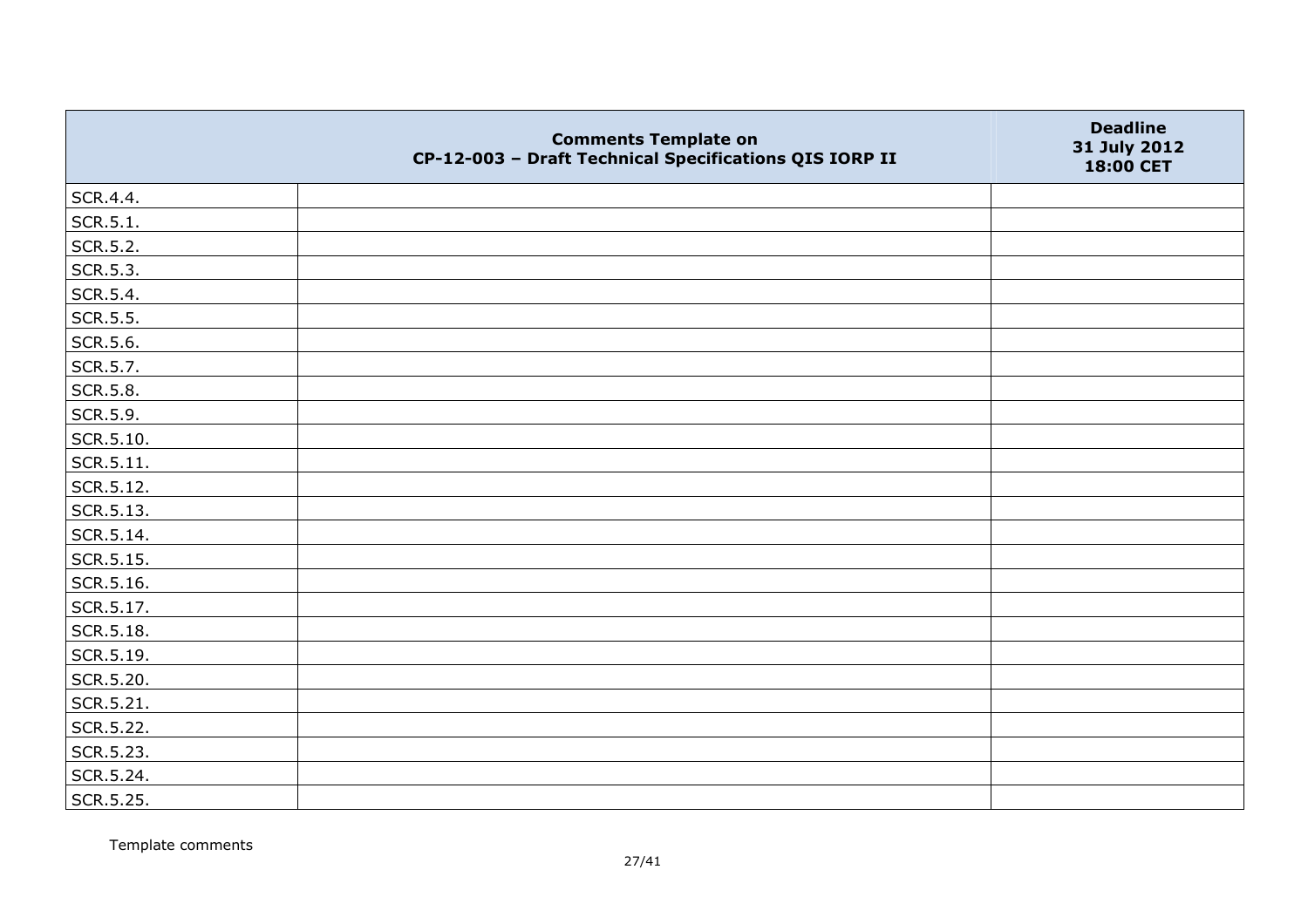|                   | <b>Comments Template on</b><br>CP-12-003 - Draft Technical Specifications QIS IORP II | <b>Deadline</b><br>31 July 2012<br>18:00 CET |
|-------------------|---------------------------------------------------------------------------------------|----------------------------------------------|
| SCR.5.26.         |                                                                                       |                                              |
| SCR.5.27.         |                                                                                       |                                              |
| SCR.5.28.         |                                                                                       |                                              |
| SCR.5.29.         |                                                                                       |                                              |
| SCR.5.30.         |                                                                                       |                                              |
| $\vert$ SCR.5.31. |                                                                                       |                                              |
| SCR.5.32.         |                                                                                       |                                              |
| SCR.5.33.         |                                                                                       |                                              |
| SCR.5.34.         |                                                                                       |                                              |
| SCR.5.35.         |                                                                                       |                                              |
| SCR.5.36.         |                                                                                       |                                              |
| SCR.5.37.         |                                                                                       |                                              |
| SCR.5.38.         |                                                                                       |                                              |
| SCR.5.39.         |                                                                                       |                                              |
| SCR.5.40.         |                                                                                       |                                              |
| SCR.5.41.         |                                                                                       |                                              |
| SCR.5.42.         |                                                                                       |                                              |
| SCR.5.43.         |                                                                                       |                                              |
| SCR.5.44.         |                                                                                       |                                              |
| SCR.5.45.         |                                                                                       |                                              |
| SCR.5.46.         |                                                                                       |                                              |
| SCR.5.47.         |                                                                                       |                                              |
| SCR.5.48.         |                                                                                       |                                              |
| SCR.5.49.         |                                                                                       |                                              |
| SCR.5.50.         |                                                                                       |                                              |
| SCR.5.51.         |                                                                                       |                                              |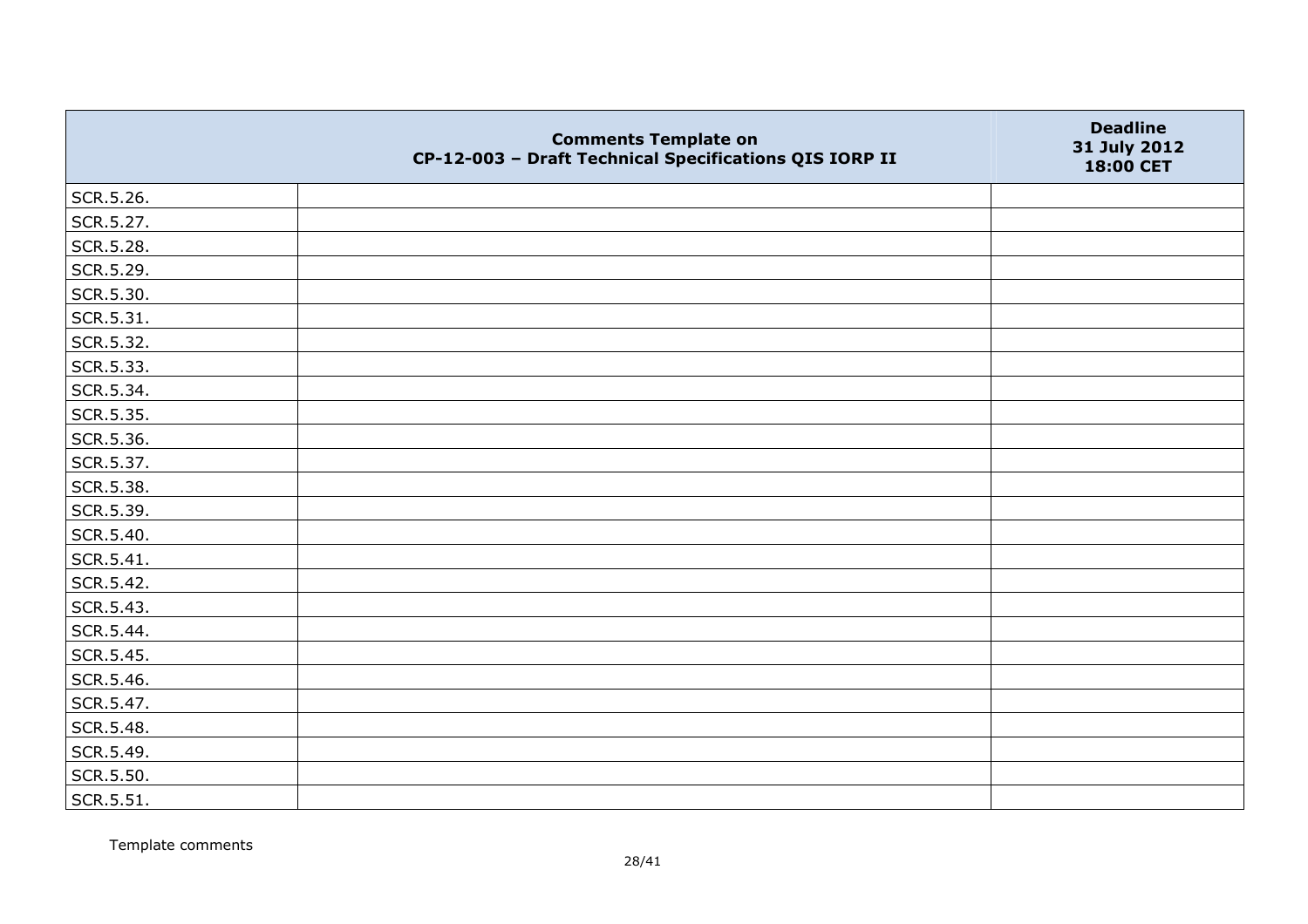|           | <b>Comments Template on</b><br>CP-12-003 - Draft Technical Specifications QIS IORP II | <b>Deadline</b><br>31 July 2012<br>18:00 CET |
|-----------|---------------------------------------------------------------------------------------|----------------------------------------------|
| SCR.5.52. |                                                                                       |                                              |
| SCR.5.53. |                                                                                       |                                              |
| SCR.5.54. |                                                                                       |                                              |
| SCR.5.55. |                                                                                       |                                              |
| SCR.5.56. |                                                                                       |                                              |
| SCR.5.57. |                                                                                       |                                              |
| SCR.5.58. |                                                                                       |                                              |
| SCR.5.59. |                                                                                       |                                              |
| SCR.5.60. |                                                                                       |                                              |
| SCR.5.61. |                                                                                       |                                              |
| SCR.5.62. |                                                                                       |                                              |
| SCR.5.63. |                                                                                       |                                              |
| SCR.5.64. |                                                                                       |                                              |
| SCR.5.65. |                                                                                       |                                              |
| SCR.5.66. |                                                                                       |                                              |
| SCR.5.67. |                                                                                       |                                              |
| SCR.5.68. |                                                                                       |                                              |
| SCR.5.69. |                                                                                       |                                              |
| SCR.5.70. |                                                                                       |                                              |
| SCR.5.71. |                                                                                       |                                              |
| SCR.5.72. |                                                                                       |                                              |
| SCR.5.73. |                                                                                       |                                              |
| SCR.5.74. |                                                                                       |                                              |
| SCR.5.75. |                                                                                       |                                              |
| SCR.5.76. |                                                                                       |                                              |
| SCR.5.77. |                                                                                       |                                              |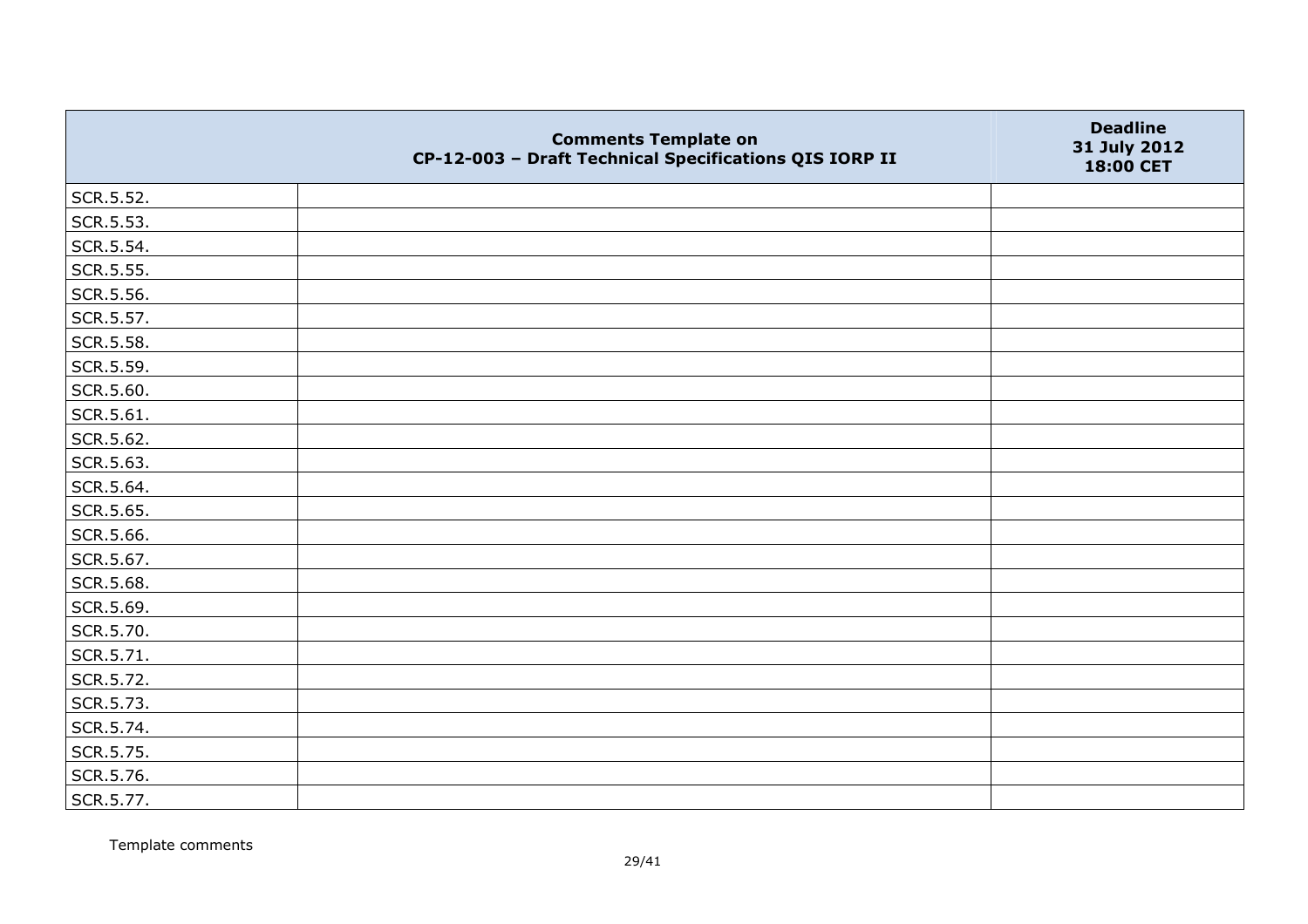|            | <b>Comments Template on</b><br>CP-12-003 - Draft Technical Specifications QIS IORP II | <b>Deadline</b><br>31 July 2012<br>18:00 CET |
|------------|---------------------------------------------------------------------------------------|----------------------------------------------|
| SCR.5.78.  |                                                                                       |                                              |
| SCR.5.79.  |                                                                                       |                                              |
| SCR.5.80.  |                                                                                       |                                              |
| SCR.5.81.  |                                                                                       |                                              |
| SCR.5.82.  |                                                                                       |                                              |
| SCR.5.83.  |                                                                                       |                                              |
| SCR.5.84.  |                                                                                       |                                              |
| SCR.5.85.  |                                                                                       |                                              |
| SCR.5.86.  |                                                                                       |                                              |
| SCR.5.87.  |                                                                                       |                                              |
| SCR.5.88.  |                                                                                       |                                              |
| SCR.5.89.  |                                                                                       |                                              |
| SCR.5.90.  |                                                                                       |                                              |
| SCR.5.91.  |                                                                                       |                                              |
| SCR.5.92.  |                                                                                       |                                              |
| SCR.5.93.  |                                                                                       |                                              |
| SCR.5.94.  |                                                                                       |                                              |
| SCR.5.95.  |                                                                                       |                                              |
| SCR.5.96.  |                                                                                       |                                              |
| SCR.5.97.  |                                                                                       |                                              |
| SCR.5.98.  |                                                                                       |                                              |
| SCR.5.99.  |                                                                                       |                                              |
| SCR.5.100. |                                                                                       |                                              |
| SCR.5.101. |                                                                                       |                                              |
| SCR.5.102. |                                                                                       |                                              |
| SCR.5.103. |                                                                                       |                                              |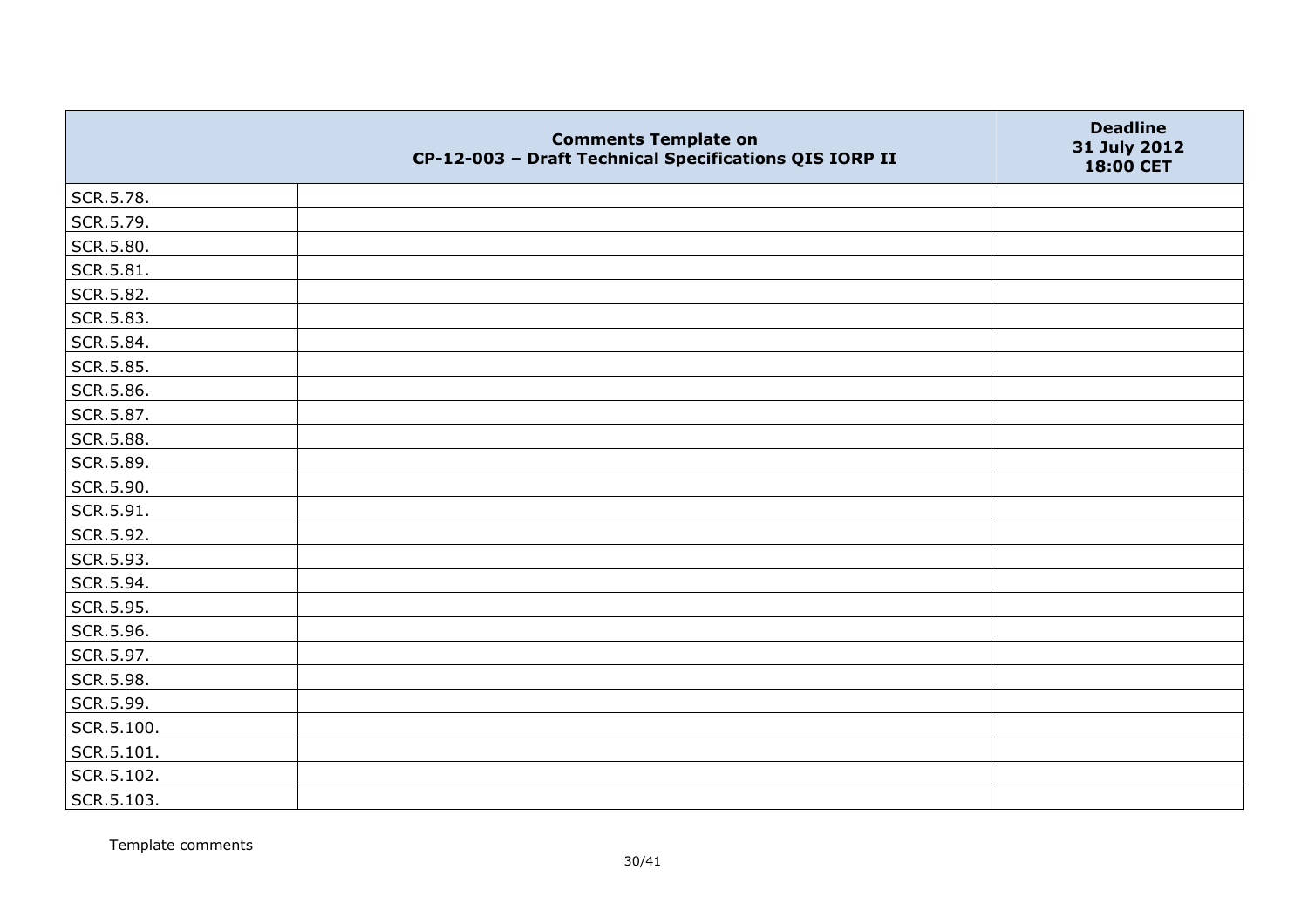|                | <b>Comments Template on</b><br>CP-12-003 - Draft Technical Specifications QIS IORP II | <b>Deadline</b><br>31 July 2012<br>18:00 CET |
|----------------|---------------------------------------------------------------------------------------|----------------------------------------------|
| SCR.5.104.     |                                                                                       |                                              |
| SCR.5.105.     |                                                                                       |                                              |
| SCR.5.106.     |                                                                                       |                                              |
| SCR.5.107.     |                                                                                       |                                              |
| SCR.5.108.     |                                                                                       |                                              |
| SCR.5.109.     |                                                                                       |                                              |
| SCR.5.110.     |                                                                                       |                                              |
| $ $ SCR.5.111. |                                                                                       |                                              |
| SCR.5.112.     |                                                                                       |                                              |
| SCR.5.113.     |                                                                                       |                                              |
| $ $ SCR.5.114. |                                                                                       |                                              |
| SCR.5.115.     |                                                                                       |                                              |
| SCR.5.116.     |                                                                                       |                                              |
| SCR.5.117.     |                                                                                       |                                              |
| SCR.5.118.     |                                                                                       |                                              |
| SCR.5.119.     |                                                                                       |                                              |
| SCR.5.120.     |                                                                                       |                                              |
| SCR.5.121.     |                                                                                       |                                              |
| SCR.5.122.     |                                                                                       |                                              |
| SCR.5.123.     |                                                                                       |                                              |
| SCR.5.124.     |                                                                                       |                                              |
| SCR.5.125.     |                                                                                       |                                              |
| SCR.5.126.     |                                                                                       |                                              |
| SCR.5.127.     |                                                                                       |                                              |
| SCR.5.128.     |                                                                                       |                                              |
| SCR.5.129.     |                                                                                       |                                              |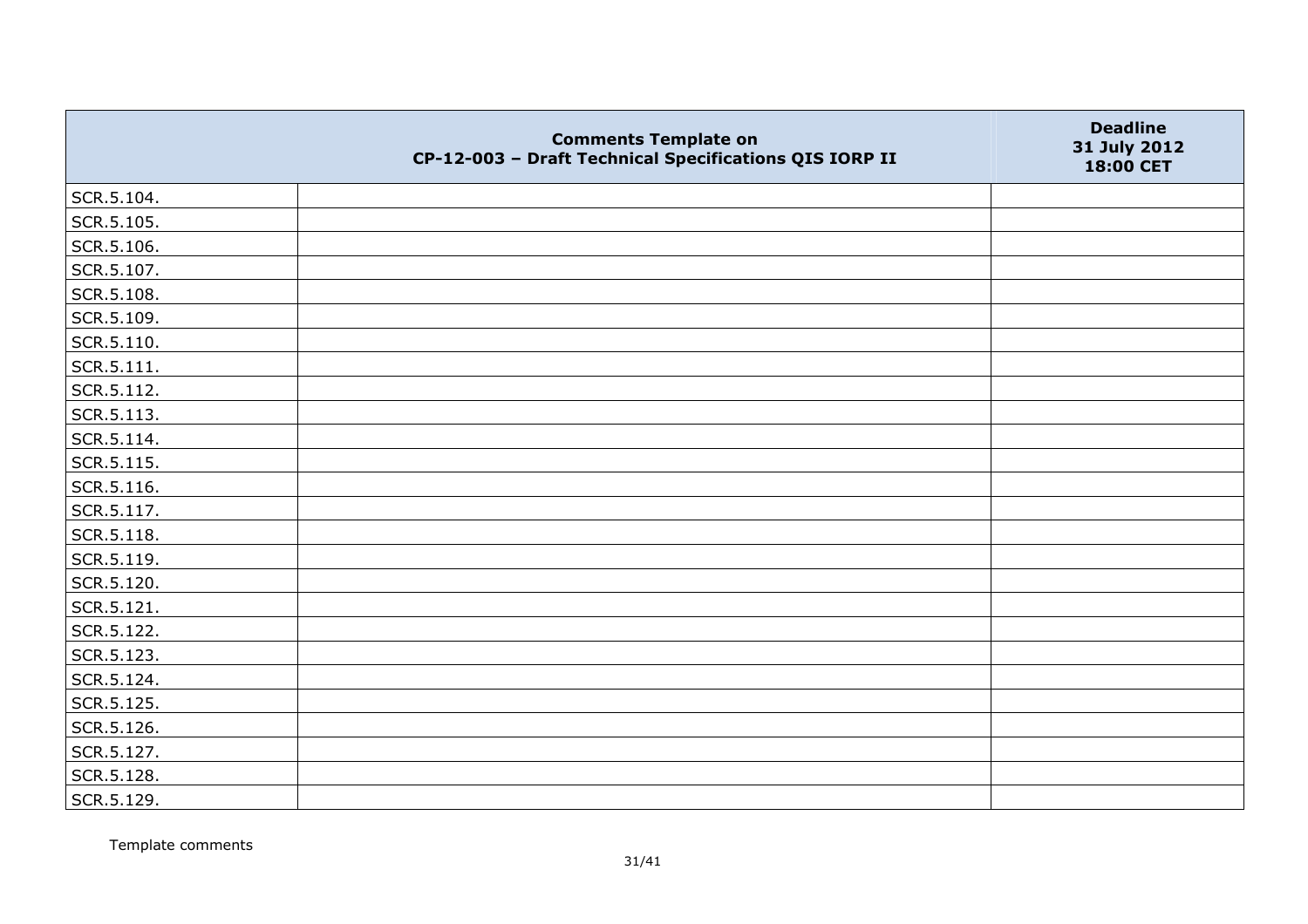|            | <b>Comments Template on</b><br>CP-12-003 - Draft Technical Specifications QIS IORP II | <b>Deadline</b><br>31 July 2012<br>18:00 CET |
|------------|---------------------------------------------------------------------------------------|----------------------------------------------|
| SCR.5.130. |                                                                                       |                                              |
| SCR.5.131. |                                                                                       |                                              |
| SCR.6.1.   |                                                                                       |                                              |
| SCR.6.2.   |                                                                                       |                                              |
| SCR.6.3.   |                                                                                       |                                              |
| SCR.6.4.   |                                                                                       |                                              |
| SCR.6.5.   |                                                                                       |                                              |
| SCR.6.6.   |                                                                                       |                                              |
| SCR.6.7.   |                                                                                       |                                              |
| SCR.6.8.   |                                                                                       |                                              |
| SCR.6.9.   |                                                                                       |                                              |
| SCR.6.10.  |                                                                                       |                                              |
| SCR.6.11.  |                                                                                       |                                              |
| SCR.6.12.  |                                                                                       |                                              |
| SCR.6.13.  |                                                                                       |                                              |
| SCR.6.14.  |                                                                                       |                                              |
| SCR.6.15.  |                                                                                       |                                              |
| SCR.6.16.  |                                                                                       |                                              |
| SCR.6.17.  |                                                                                       |                                              |
| SCR.6.18.  |                                                                                       |                                              |
| SCR.6.19.  |                                                                                       |                                              |
| SCR.6.20.  |                                                                                       |                                              |
| SCR.6.21.  |                                                                                       |                                              |
| SCR.6.22.  |                                                                                       |                                              |
| SCR.6.23.  |                                                                                       |                                              |
| SCR.6.24.  |                                                                                       |                                              |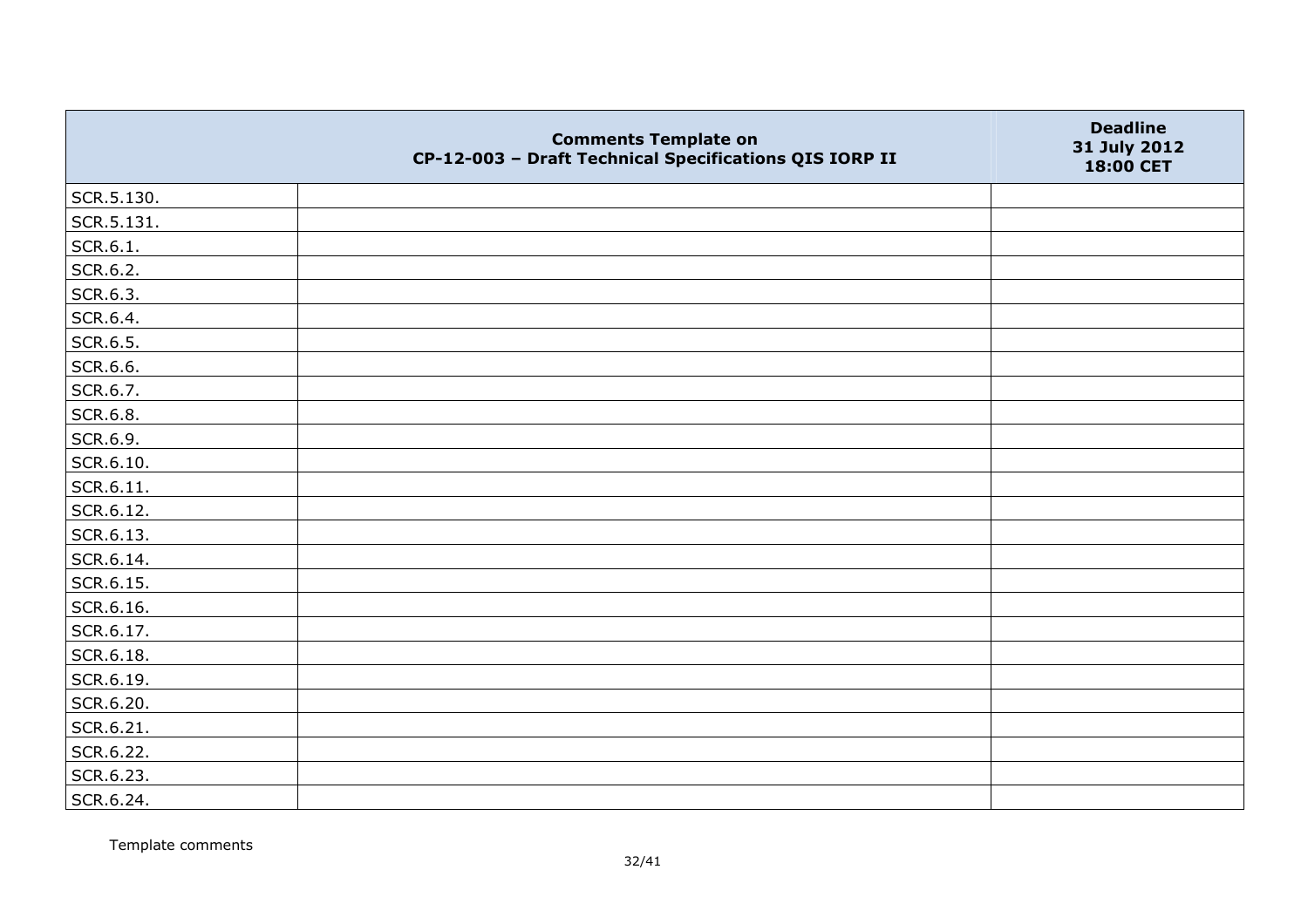|           | <b>Comments Template on</b><br>CP-12-003 - Draft Technical Specifications QIS IORP II | <b>Deadline</b><br>31 July 2012<br>18:00 CET |
|-----------|---------------------------------------------------------------------------------------|----------------------------------------------|
| SCR.6.25. |                                                                                       |                                              |
| SCR.6.26. |                                                                                       |                                              |
| SCR.6.27. |                                                                                       |                                              |
| SCR.6.28. |                                                                                       |                                              |
| SCR.6.29. |                                                                                       |                                              |
| SCR.6.30. |                                                                                       |                                              |
| SCR.6.31. |                                                                                       |                                              |
| SCR.6.32. |                                                                                       |                                              |
| SCR.7.1.  |                                                                                       |                                              |
| SCR.7.2.  |                                                                                       |                                              |
| SCR.7.3.  |                                                                                       |                                              |
| SCR.7.4.  |                                                                                       |                                              |
| SCR.7.5.  |                                                                                       |                                              |
| SCR.7.6.  |                                                                                       |                                              |
| SCR.7.7.  |                                                                                       |                                              |
| SCR.7.8.  |                                                                                       |                                              |
| SCR.7.9.  |                                                                                       |                                              |
| SCR.7.10. |                                                                                       |                                              |
| SCR.7.11. |                                                                                       |                                              |
| SCR.7.12. |                                                                                       |                                              |
| SCR.7.13. |                                                                                       |                                              |
| SCR.7.14. |                                                                                       |                                              |
| SCR.7.15. |                                                                                       |                                              |
| SCR.7.16. |                                                                                       |                                              |
| SCR.7.17. |                                                                                       |                                              |
| SCR.7.18. |                                                                                       |                                              |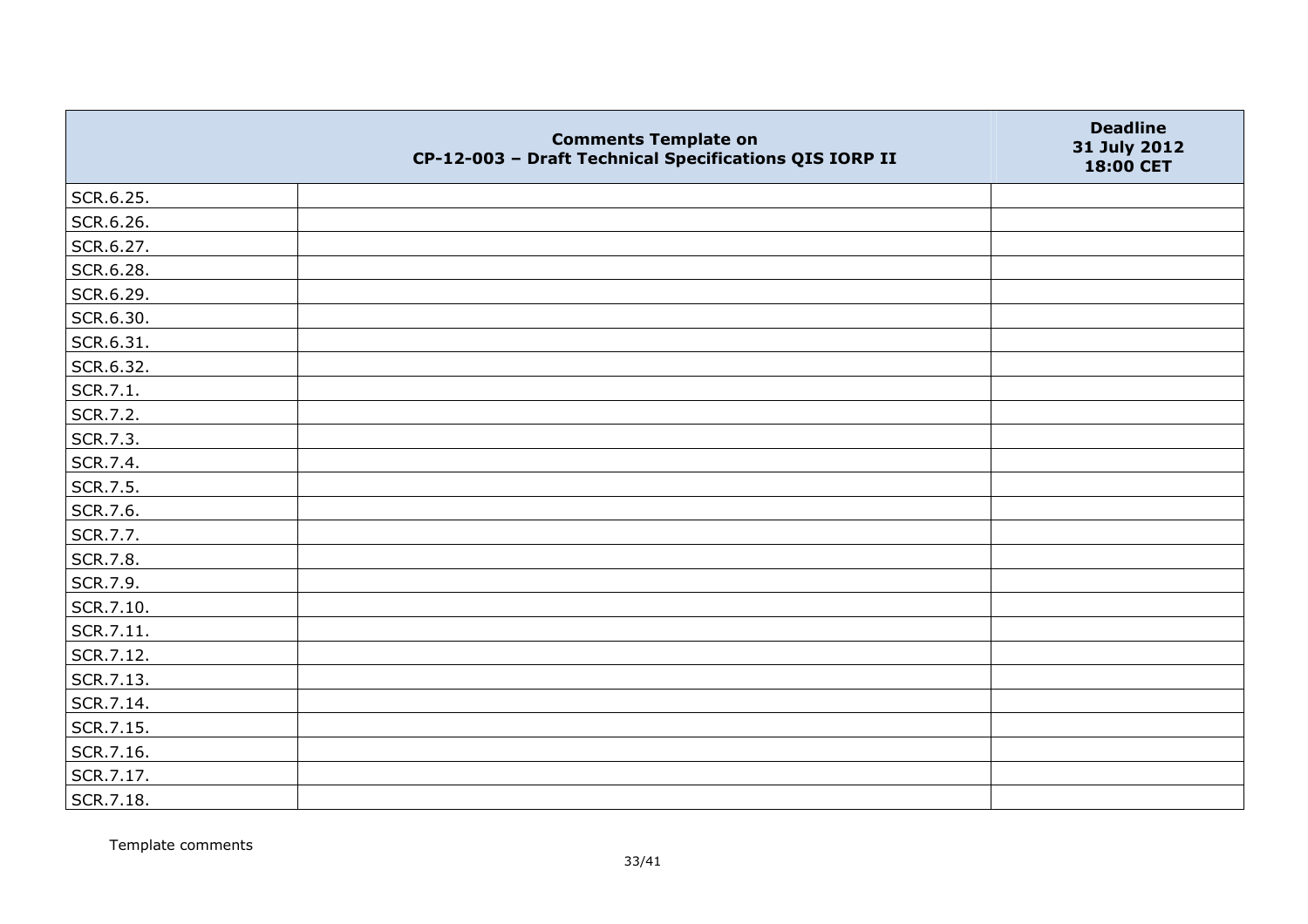|           | <b>Comments Template on</b><br>CP-12-003 - Draft Technical Specifications QIS IORP II | <b>Deadline</b><br>31 July 2012<br>18:00 CET |
|-----------|---------------------------------------------------------------------------------------|----------------------------------------------|
| SCR.7.19. |                                                                                       |                                              |
| SCR.7.20. |                                                                                       |                                              |
| SCR.7.21. |                                                                                       |                                              |
| SCR.7.22. |                                                                                       |                                              |
| SCR.7.23. |                                                                                       |                                              |
| SCR.7.24. |                                                                                       |                                              |
| SCR.7.25. |                                                                                       |                                              |
| SCR.7.26. |                                                                                       |                                              |
| SCR.7.27. |                                                                                       |                                              |
| SCR.7.28. |                                                                                       |                                              |
| SCR.7.29. |                                                                                       |                                              |
| SCR.7.30. |                                                                                       |                                              |
| SCR.7.31. |                                                                                       |                                              |
| SCR.7.32. |                                                                                       |                                              |
| SCR.7.33. |                                                                                       |                                              |
| SCR.7.34. |                                                                                       |                                              |
| SCR.7.35. |                                                                                       |                                              |
| SCR.7.36. |                                                                                       |                                              |
| SCR.7.37. |                                                                                       |                                              |
| SCR.7.38. |                                                                                       |                                              |
| SCR.7.39. |                                                                                       |                                              |
| SCR.7.40. |                                                                                       |                                              |
| SCR.7.41. |                                                                                       |                                              |
| SCR.7.42. |                                                                                       |                                              |
| SCR.7.43. |                                                                                       |                                              |
| SCR.7.44. |                                                                                       |                                              |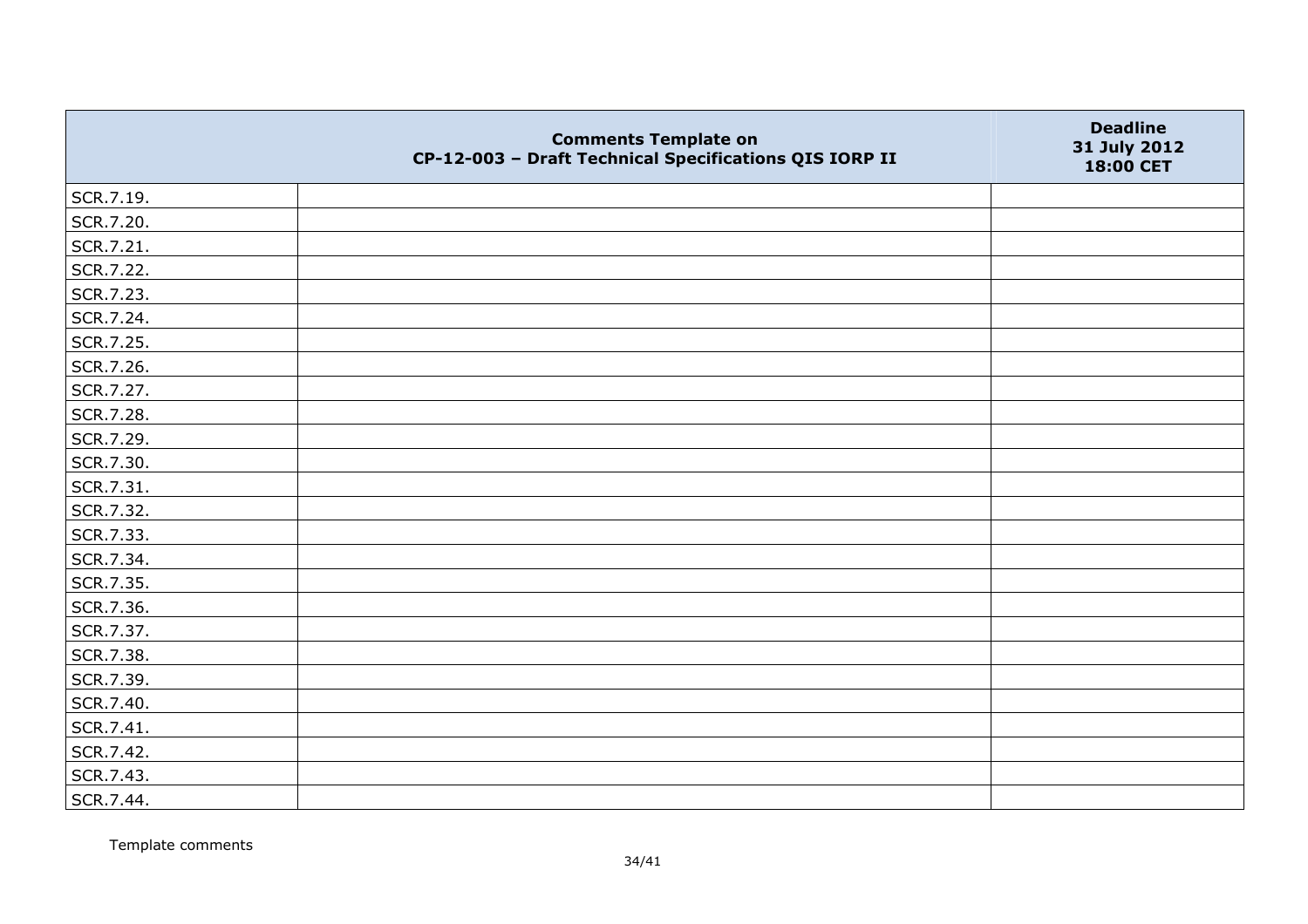|           | <b>Comments Template on</b><br>CP-12-003 - Draft Technical Specifications QIS IORP II | <b>Deadline</b><br>31 July 2012<br>18:00 CET |
|-----------|---------------------------------------------------------------------------------------|----------------------------------------------|
| SCR.7.45. |                                                                                       |                                              |
| SCR.7.46. |                                                                                       |                                              |
| SCR.7.47. |                                                                                       |                                              |
| SCR.7.48. |                                                                                       |                                              |
| SCR.7.49. |                                                                                       |                                              |
| SCR.7.50. |                                                                                       |                                              |
| SCR.7.51. |                                                                                       |                                              |
| SCR.7.52. |                                                                                       |                                              |
| SCR.7.53. |                                                                                       |                                              |
| SCR.7.54. |                                                                                       |                                              |
| SCR.7.55. |                                                                                       |                                              |
| SCR.7.56. |                                                                                       |                                              |
| SCR.7.57. |                                                                                       |                                              |
| SCR.7.58. |                                                                                       |                                              |
| SCR.7.59. |                                                                                       |                                              |
| SCR.7.60. |                                                                                       |                                              |
| SCR.7.61. |                                                                                       |                                              |
| SCR.7.62. |                                                                                       |                                              |
| SCR.7.63. |                                                                                       |                                              |
| SCR.7.64. |                                                                                       |                                              |
| SCR.7.65. |                                                                                       |                                              |
| SCR.7.66. |                                                                                       |                                              |
| SCR.7.67. |                                                                                       |                                              |
| SCR.7.68. |                                                                                       |                                              |
| SCR.7.69. |                                                                                       |                                              |
| SCR.7.70. |                                                                                       |                                              |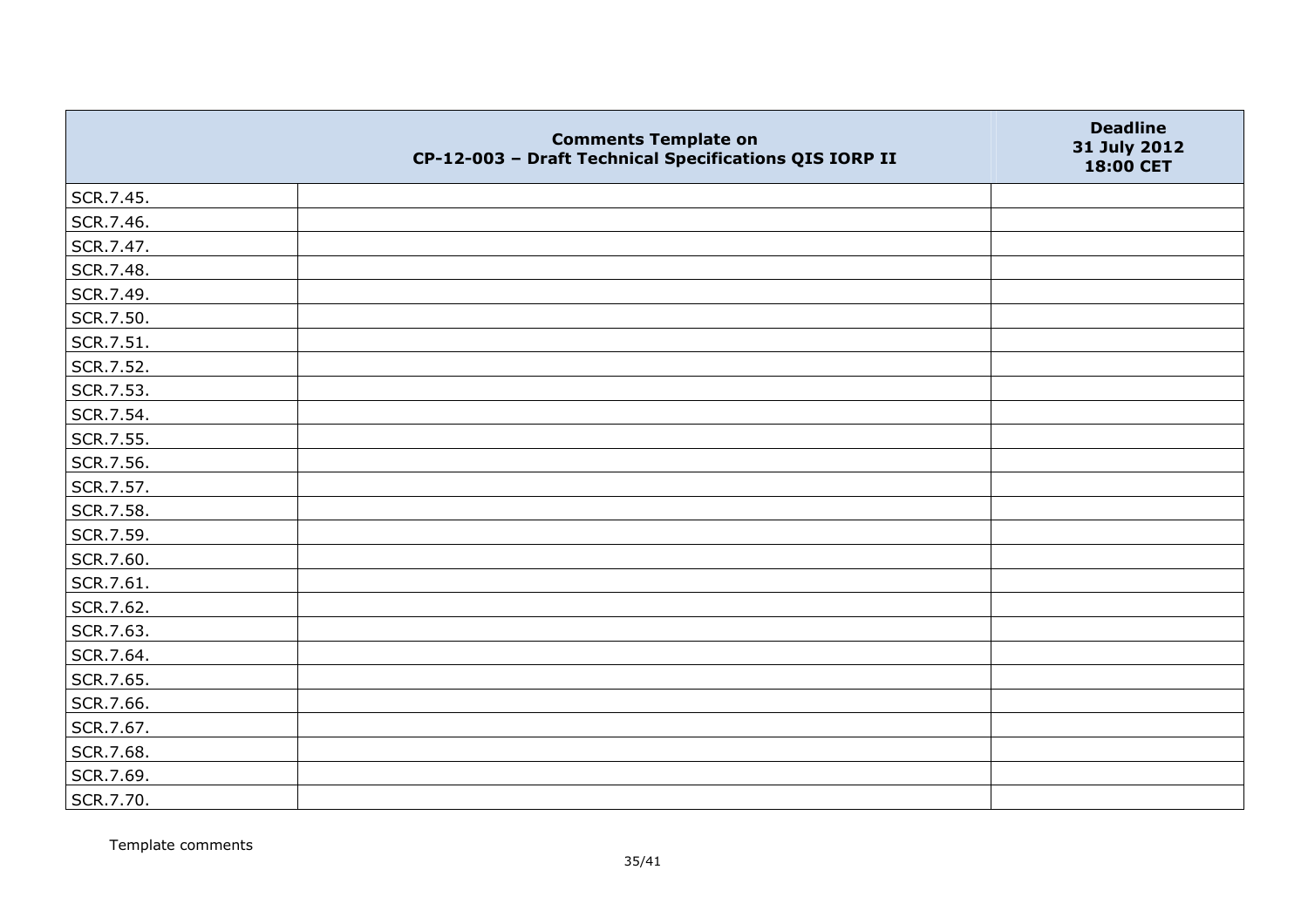|                 | <b>Comments Template on</b><br>CP-12-003 - Draft Technical Specifications QIS IORP II | <b>Deadline</b><br>31 July 2012<br>18:00 CET |
|-----------------|---------------------------------------------------------------------------------------|----------------------------------------------|
| SCR.7.71.       |                                                                                       |                                              |
| SCR.7.72.       |                                                                                       |                                              |
| SCR.7.73.       |                                                                                       |                                              |
| SCR.7.74.       |                                                                                       |                                              |
| SCR.7.75.       |                                                                                       |                                              |
| SCR.7.76.       |                                                                                       |                                              |
| SCR.7.77.       |                                                                                       |                                              |
| SCR.7.78.       |                                                                                       |                                              |
| SCR.7.79.       |                                                                                       |                                              |
| SCR.7.80.       |                                                                                       |                                              |
| SCR.7.81.       |                                                                                       |                                              |
| SCR.7.82.       |                                                                                       |                                              |
| SCR.7.83.       |                                                                                       |                                              |
| SCR.7.84.       |                                                                                       |                                              |
| SCR.7.85.       |                                                                                       |                                              |
| SCR.7.86.       |                                                                                       |                                              |
| SCR.7.87.       |                                                                                       |                                              |
| SCR.8.1.        |                                                                                       |                                              |
| <b>SCR.8.2.</b> |                                                                                       |                                              |
| <b>SCR.8.3.</b> |                                                                                       |                                              |
| SCR.8.4.        |                                                                                       |                                              |
| <b>SCR.8.5.</b> |                                                                                       |                                              |
| SCR.8.6.        |                                                                                       |                                              |
| SCR.8.7.        |                                                                                       |                                              |
| SCR.9.1.        |                                                                                       |                                              |
| SCR.9.2.        |                                                                                       |                                              |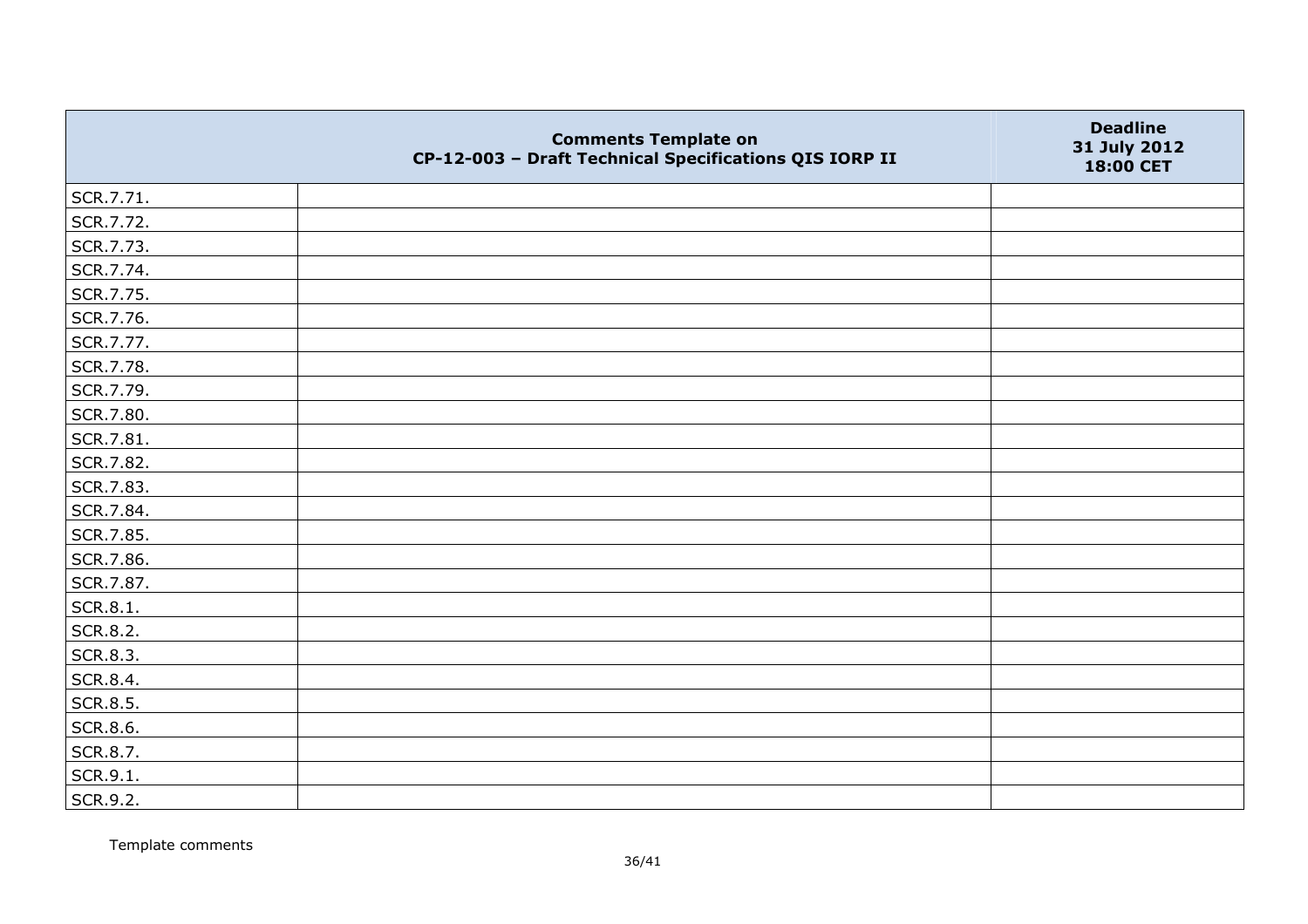|           | <b>Comments Template on</b><br>CP-12-003 - Draft Technical Specifications QIS IORP II | <b>Deadline</b><br>31 July 2012<br>18:00 CET |
|-----------|---------------------------------------------------------------------------------------|----------------------------------------------|
| SCR.9.3.  |                                                                                       |                                              |
| SCR.9.4.  |                                                                                       |                                              |
| SCR.9.5.  |                                                                                       |                                              |
| SCR.9.6.  |                                                                                       |                                              |
| SCR.9.7.  |                                                                                       |                                              |
| SCR.9.8.  |                                                                                       |                                              |
| SCR.9.9.  |                                                                                       |                                              |
| SCR.9.10. |                                                                                       |                                              |
| SCR.9.11. |                                                                                       |                                              |
| SCR.9.12. |                                                                                       |                                              |
| SCR.9.13. |                                                                                       |                                              |
| SCR.9.14. |                                                                                       |                                              |
| SCR.9.15. |                                                                                       |                                              |
| SCR.9.16. |                                                                                       |                                              |
| SCR.9.17. |                                                                                       |                                              |
| SCR.9.18. |                                                                                       |                                              |
| SCR.9.19. |                                                                                       |                                              |
| SCR.9.20. |                                                                                       |                                              |
| SCR.9.21. |                                                                                       |                                              |
| SCR.9.22. |                                                                                       |                                              |
| SCR.9.23. |                                                                                       |                                              |
| SCR.9.24. |                                                                                       |                                              |
| SCR.9.25. |                                                                                       |                                              |
| SCR.9.26. |                                                                                       |                                              |
| SCR.9.27. |                                                                                       |                                              |
| SCR.9.28. |                                                                                       |                                              |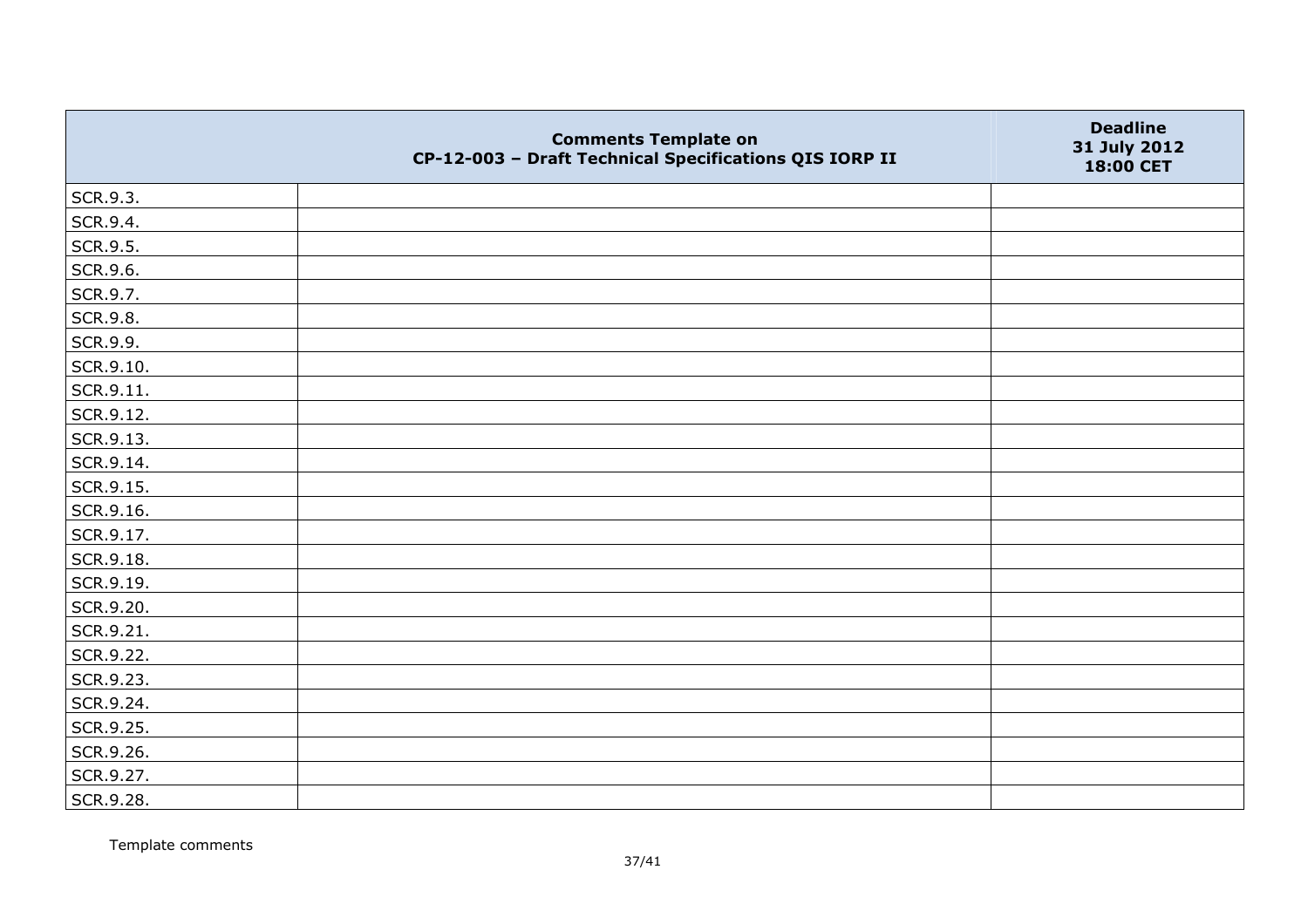|            | <b>Comments Template on</b><br>CP-12-003 - Draft Technical Specifications QIS IORP II | <b>Deadline</b><br>31 July 2012<br>18:00 CET |
|------------|---------------------------------------------------------------------------------------|----------------------------------------------|
| SCR.9.29.  |                                                                                       |                                              |
| SCR.9.30.  |                                                                                       |                                              |
| SCR.9.31.  |                                                                                       |                                              |
| SCR.9.32.  |                                                                                       |                                              |
| SCR.9.33.  |                                                                                       |                                              |
| SCR.9.34.  |                                                                                       |                                              |
| SCR.10.1.  |                                                                                       |                                              |
| SCR.10.2.  |                                                                                       |                                              |
| SCR.10.3.  |                                                                                       |                                              |
| SCR.10.4.  |                                                                                       |                                              |
| SCR.10.5.  |                                                                                       |                                              |
| SCR.10.6.  |                                                                                       |                                              |
| SCR.10.7.  |                                                                                       |                                              |
| SCR.10.8.  |                                                                                       |                                              |
| SCR.10.9.  |                                                                                       |                                              |
| SCR.10.10. |                                                                                       |                                              |
| SCR.10.11. |                                                                                       |                                              |
| MCR.1.1.   |                                                                                       |                                              |
| MCR.2.1.   |                                                                                       |                                              |
| MCR.2.2.   |                                                                                       |                                              |
| MCR.2.3.   |                                                                                       |                                              |
| MCR.2.4.   |                                                                                       |                                              |
| MCR.2.5.   |                                                                                       |                                              |
| MCR.2.6.   |                                                                                       |                                              |
| MCR.2.7.   |                                                                                       |                                              |
| MCR.2.8.   |                                                                                       |                                              |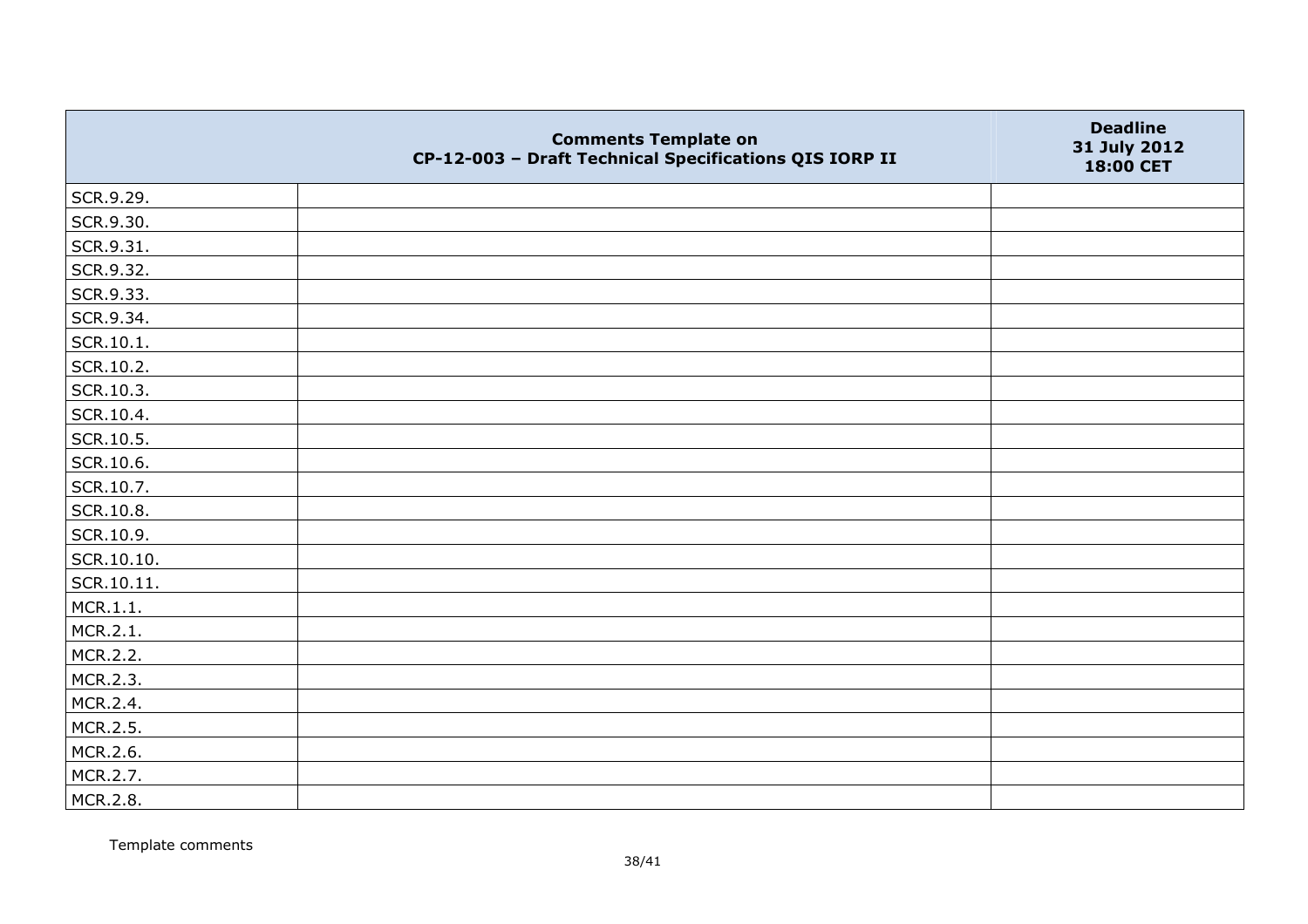|                 | <b>Comments Template on</b><br>CP-12-003 - Draft Technical Specifications QIS IORP II | <b>Deadline</b><br>31 July 2012<br>18:00 CET |
|-----------------|---------------------------------------------------------------------------------------|----------------------------------------------|
| MCR.2.9.        |                                                                                       |                                              |
| PRO.1.1.        |                                                                                       |                                              |
| PRO.2.1.        |                                                                                       |                                              |
| PRO.2.2.        |                                                                                       |                                              |
| PRO.2.3.        |                                                                                       |                                              |
| PRO.2.4.        |                                                                                       |                                              |
| PRO.2.5.        |                                                                                       |                                              |
| PRO.2.6.        |                                                                                       |                                              |
| PRO.3.1.        |                                                                                       |                                              |
| PRO.3.2.        |                                                                                       |                                              |
| PRO.3.3.        |                                                                                       |                                              |
| PRO.3.4.        |                                                                                       |                                              |
| <b>PRO.3.5.</b> |                                                                                       |                                              |
| PRO.3.6.        |                                                                                       |                                              |
| PRO.3.7.        |                                                                                       |                                              |
| PRO.3.8.        |                                                                                       |                                              |
| PRO.3.9.        |                                                                                       |                                              |
| PRO.3.10.       |                                                                                       |                                              |
| PRO.3.11.       |                                                                                       |                                              |
| PRO.3.12.       |                                                                                       |                                              |
| PRO.3.13.       |                                                                                       |                                              |
| PRO.3.14.       |                                                                                       |                                              |
| PRO.3.15.       |                                                                                       |                                              |
| PRO.3.16.       |                                                                                       |                                              |
| PRO.3.17.       |                                                                                       |                                              |
| PRO.3.18.       |                                                                                       |                                              |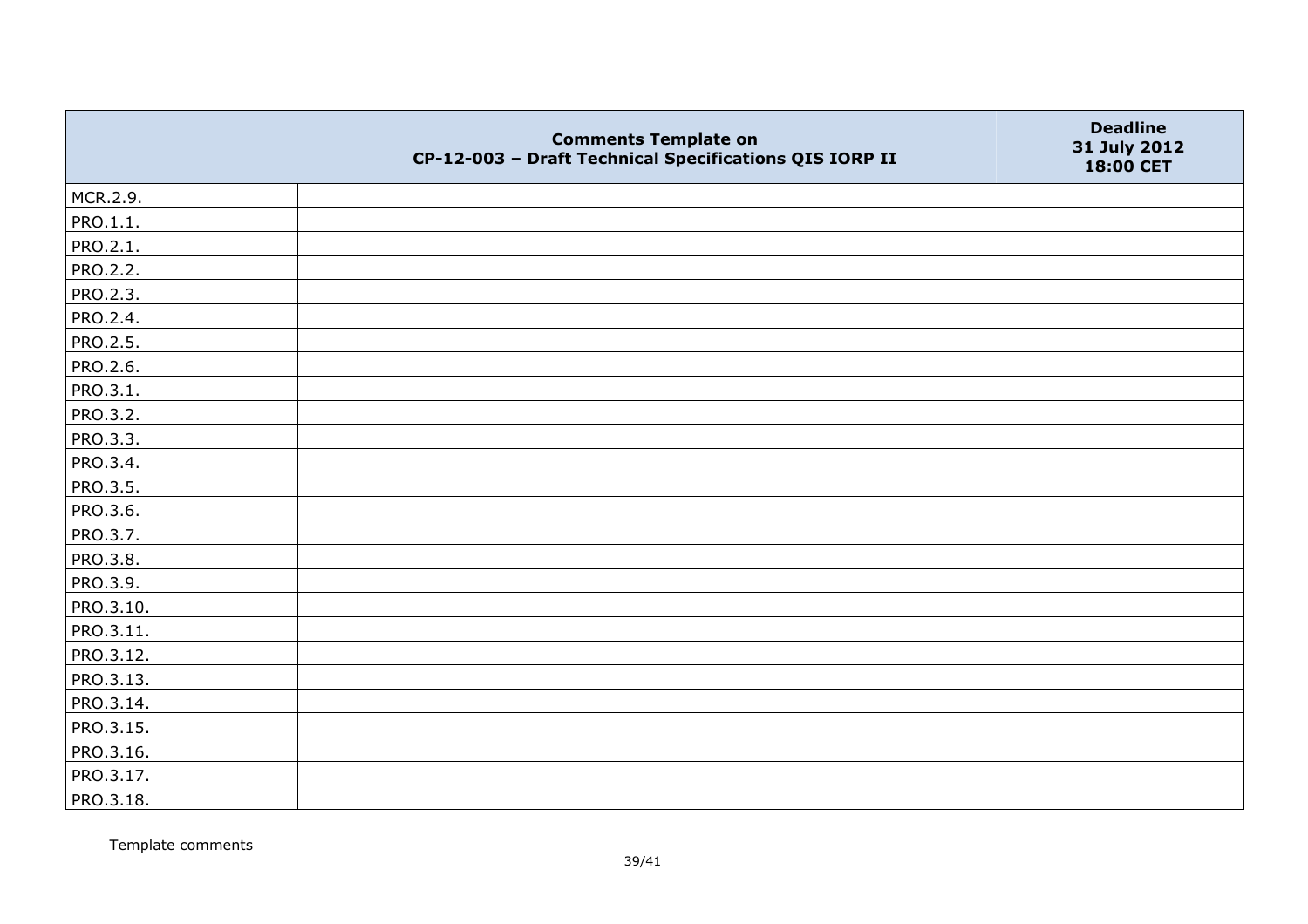|           | <b>Comments Template on</b><br>CP-12-003 - Draft Technical Specifications QIS IORP II | <b>Deadline</b><br>31 July 2012<br>18:00 CET |
|-----------|---------------------------------------------------------------------------------------|----------------------------------------------|
| PRO.3.19. |                                                                                       |                                              |
| PRO.3.20. |                                                                                       |                                              |
| PRO.3.21. |                                                                                       |                                              |
| PRO.3.22. |                                                                                       |                                              |
| PRO.3.23. |                                                                                       |                                              |
| PRO.3.24. |                                                                                       |                                              |
| PRO.3.25. |                                                                                       |                                              |
| PRO.3.26. |                                                                                       |                                              |
| PRO.3.27. |                                                                                       |                                              |
| PRO.3.28. |                                                                                       |                                              |
| PRO.4.1.  |                                                                                       |                                              |
| PRO.4.2.  |                                                                                       |                                              |
| PRO.4.3.  |                                                                                       |                                              |
| PRO.4.4.  |                                                                                       |                                              |
| PRO.4.5.  |                                                                                       |                                              |
| PRO.4.6.  |                                                                                       |                                              |
| PRO.4.7.  |                                                                                       |                                              |
| PRO.4.8.  |                                                                                       |                                              |
| PRO.4.9.  |                                                                                       |                                              |
| PRO.4.10. |                                                                                       |                                              |
| PRO.4.11. |                                                                                       |                                              |
| PRO.4.12. |                                                                                       |                                              |
| PRO.4.13. |                                                                                       |                                              |
| PRO.4.14. |                                                                                       |                                              |
| PRO.4.15. |                                                                                       |                                              |
| PRO.4.16. |                                                                                       |                                              |